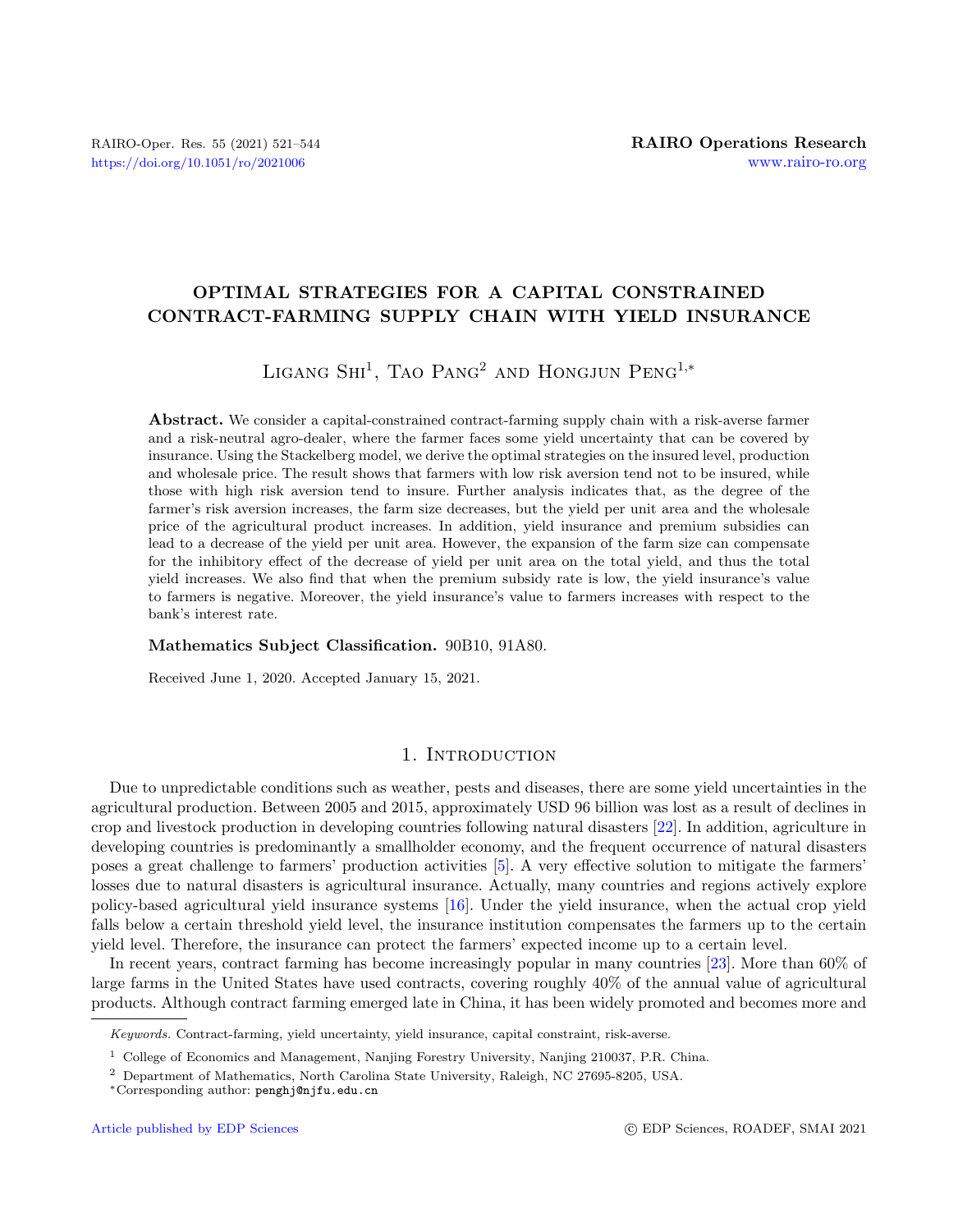<span id="page-1-0"></span>

Figure 1. Framework of contract-farming supply chain financial system with insurance.

more popular since the 1990s. The emergence of contract farming provides a stable sales channel for agricultural products, so the contract farmers have the motivation to expand the farm size [\[28\]](#page-22-3), and then have increasing demands for financial resources [\[13,](#page-22-4)[20\]](#page-22-5). However, due to the long production cycle of agriculture and the threat of yield uncertainty, farmers always face financing difficulties [\[26\]](#page-22-6). In 2016, the rural financial deficit in China has reached CNY 3 trillion, and less than 20% of the farmers get loans from financial institutions [\[34\]](#page-22-7).

Despite of the contract farming popularity, there are still many open questions to be answered. For example, how does financing rate affect the decision of the contract-farming supply chain? Can yield insurance and premium subsidies encourage farmers to expand farm size and promote yield per unit area of agricultural products? Can premium subsidies encourage farmers to attend yield insurance? We aim at finding the answers for those questions.

We consider a contract-farming supply chain with a risk-averse farmer and a risk-neutral agro-dealer (see Fig. [1\)](#page-1-0). The farmer faces some yield uncertainty and capital constraint, and the market price of agricultural products is also uncertain. The farmer needs to apply for bank loans before the production season. In order to reduce the risk of yield uncertainty, the farmer can purchase the yield uncertainty insurance. The government can encourage farmers to purchase the insurance by providing premium subsidies. If farmers purchase yield insurance from the insurance company, they need to decide the level of yield guarantee. As a result, if the yield turns out to be lower that the guaranteed level, the insurance company will pay compensation according to the insurance policy. We will analyze the impacts on premium subsidies, financing rate, the risk-averse degree and yield uncertainty on the optimal decisions and profits of the contract-farming supply chain, and discuss the value of yield insurance to farmers.

The rest of the paper is organized as follows. In Section [2,](#page-1-1) we review the relevant literature and summarize the differences between this paper and current literature. We provide details of our model in Section [3.](#page-4-0) In Section [4,](#page-6-0) we characterize the equilibrium decisions of the contract-farming supply chain under the yield insurance mechanism. In Section [5,](#page-8-0) we give some discussions and provide some managerial insights. We conclude the paper and suggest some possible extensions in Section [6.](#page-16-0)

### 2. Literature review and motivations

<span id="page-1-1"></span>In this section, we review some literature on agricultural insurance, supply chain finance and agricultural supply chain management, respectively.

### 2.1. Agricultural insurance

Some researchers concern farmers' willingness to participate in the insurance. Ahmad et al. [\[2\]](#page-21-1) analyze the effect of farmers' risk attitude and risk perception on the decision of the agricultural insurance sector by investigating 402 wheat-producing farmers in Punjab, Pakistan. Based on a survey of farmers in Heilongjiang Province, China, Liu et al. [\[31\]](#page-22-8) find that farmers from flooded areas have a higher willingness to pay for index insurance than those from non-flooded areas.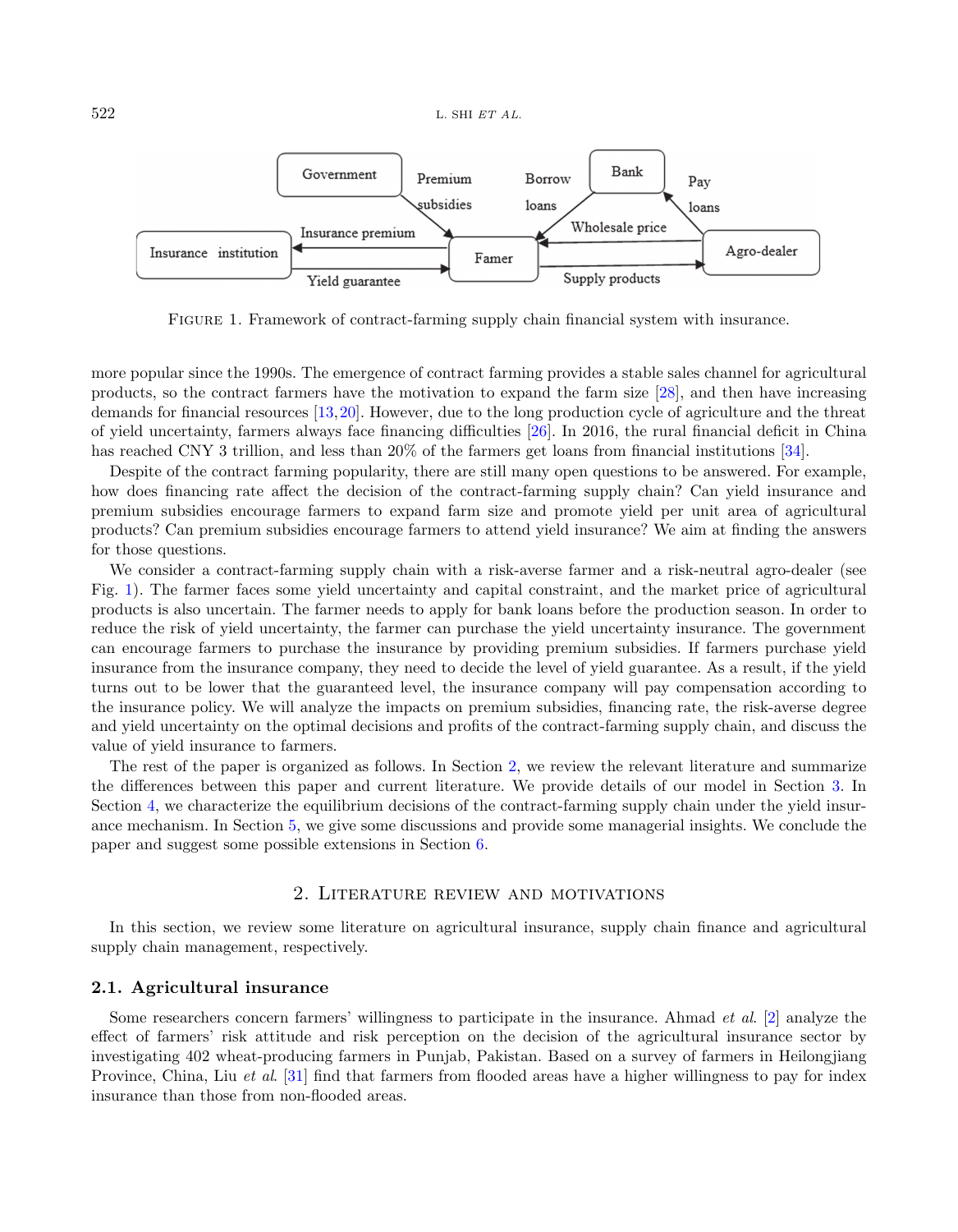In addition, the impact of agricultural insurance has received many attentions. Cai [\[8\]](#page-22-9) uses a natural experiment to analyze the impact of agricultural insurance. The result shows that attending insurance increases the crop production and the credit demand of farmers, but has no effect on household savings. Through an experiment of smallholder farmers in Bangladesh, Hill *et al.* [\[29\]](#page-22-10) find that agricultural insurance expands the farm size, which lead to an increase in agricultural input expenditures. However, some authors get the result that agricultural insurance may result in moral hazard and adverse selection of farmers [\[27,](#page-22-11) [33\]](#page-22-12).

To encourage farmers to attend insurance, governments always carry out premium subsidies policy. Based on the annual crop data of about 180 000 counties. Yu *et al.* [\[53\]](#page-23-0) show that premium subsidies increase the farm size and expected profits of farmers. Freudenreich et al. [\[24\]](#page-22-13) demonstrate that premium subsidies can increase the adoption probability of productivity-enhancing technologies through a framed field experiment with Mexican maize farmers. Fadhliani *et al.* [\[21\]](#page-22-14) use numerical simulation to analyze the impact of crop insurance policy for risk-averse Indonesian rice farmers. The empirical result shows that higher subsidy rates reduce input use and the expected yield.

The above literature mostly adopts empirical study based on survey data, and the conclusions are often inconsistent. In addition, none of them considers the impact of agricultural insurance and premium subsidies on farmers' financing strategies. To fill this gap, we develop a game model to study the impact of agricultural insurance and premium subsidies on the production, price and financing strategies for the capital-constrained contract-farming supply chain.

### 2.2. Supply chain finance

There are two main modes of supply chain finance: bank credits (external financing) and trade credits (internal financing). Buzacott et al. [\[7\]](#page-22-15) are the first to introduce asset-based financing into production decision-making and analyze the optimal strategies of the supply chain financing system. Sharma *et al.* [\[42\]](#page-23-1) develop a fuzzy inventory model to investigate the impact of credit policy on the optimality of the solution for the non-instantaneous deteriorating products. Yang et al. [\[49\]](#page-23-2) study the advertising strategies of a capital-constrained retailer. The result shows that the retailer with less initial capital is more likely to invest all of his initial capital in advertising.

Some other literature compares the two financing modes. Chen et al. [\[10\]](#page-22-16) examine the retailer's financing strategy under uncertain demand. They show that trade credit is better than bank credit for channel members in a wholesale price contract. Zhou *et al.* [\[56\]](#page-23-3) show that when retailers are moderately rich, trade credit is better for the retailer only if the bank interest rate is above the threshold. Wu *et al.* [\[47\]](#page-23-4) study the financing strategies of the green supply chain. The result shows that only when the manufacturer provides trade credit contract for the retailer, the supply chain can achieve a win–win outcome.

Generally, the above literature mainly focuses on demand uncertainty in capital-constrained supply chain, and few of them consider yield uncertainty. Except that Peng et al. [\[37\]](#page-22-17) propose an advance payment with risk compensation mechanism (APRC) based on yield uncertainty. The result shows that APRC can bring higher profits to the members of the supply chain when the supplier has less self-capital. However, they do not consider production insurance in the paper. We will fill the gap in this paper.

### 2.3. Agricultural supply chain management

More and more authors consider the design of agricultural supply chain contracts in recent years. Niu et al. [\[35\]](#page-22-18) analyze cost-sharing contract in the "firm + farmer" model and find that it can achieve a win–win situation for both channel members when the firm's cost-sharing ratio is below a threshold level. Huang *et al.* [\[30\]](#page-22-19) propose a moderate order boundary contractual agreement to address the possible decline in quantity and quality of agricultural products during the production process. The result shows that this agreement can achieve a win–win situation for both parties by reducing the risk to the grower. Anderson *et al.* [\[4\]](#page-21-2) consider a three-level agricultural supply chain with a fertilizer supplier, a grain grower and a grain buyer and design price compensation contracts to achieve supply chain coordination.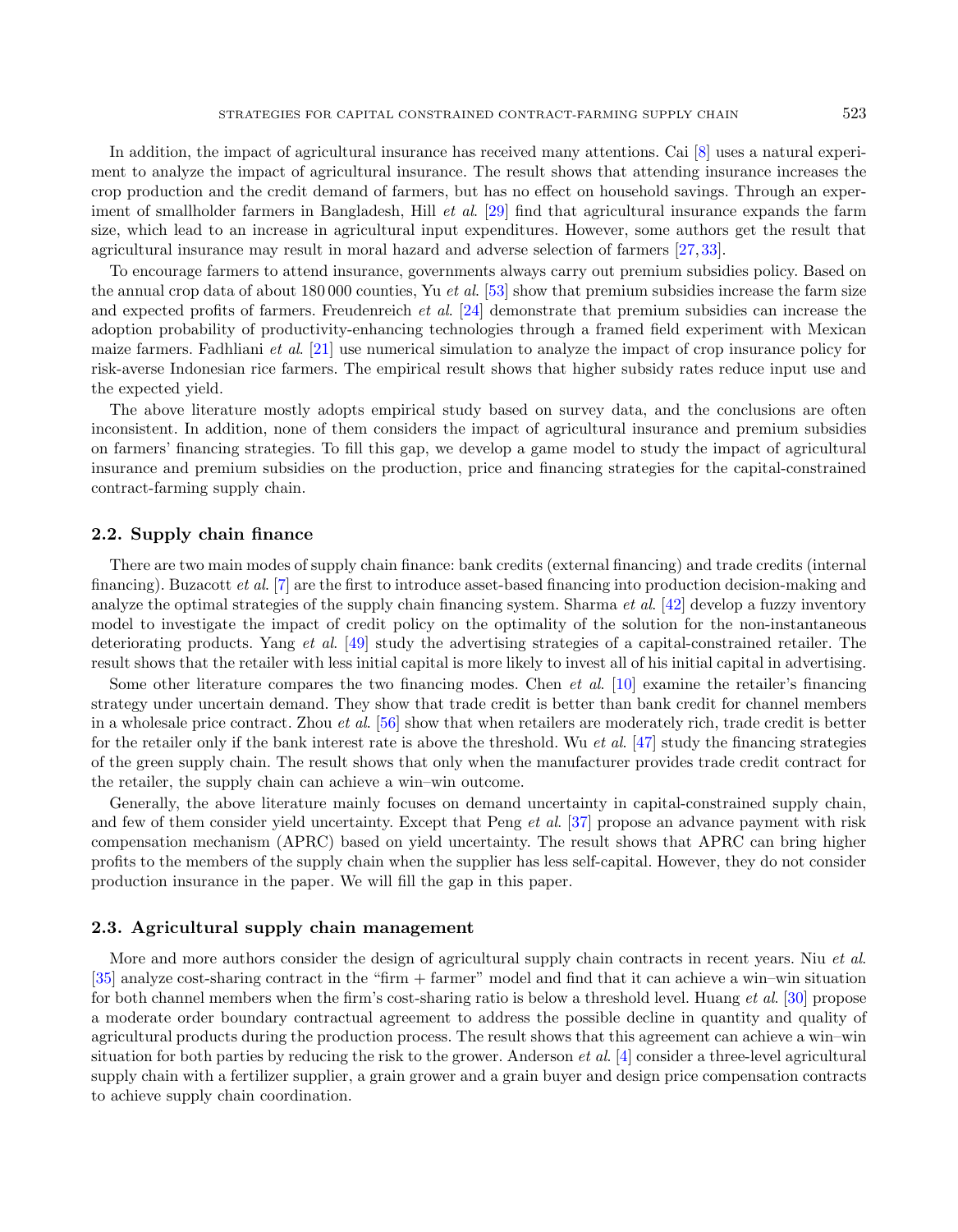|                            | Yield<br>uncertainty | chain<br>Supply<br>finance | Risk-averse<br>decision<br>maker | Agricultural<br>insurance |
|----------------------------|----------------------|----------------------------|----------------------------------|---------------------------|
| Niu et al. $ 35 $          |                      |                            |                                  |                           |
| Anderson <i>et al.</i> [4] |                      |                            |                                  |                           |
| Ye <i>et al.</i> [51]      |                      |                            |                                  |                           |
| Peng <i>et al.</i> [38]    |                      |                            |                                  |                           |
| Fu <i>et al.</i> $[25]$    |                      |                            |                                  |                           |
| Wang <i>et al.</i> $ 46 $  |                      |                            |                                  |                           |
| Yu <i>et al.</i> $ 52 $    |                      |                            |                                  |                           |
| This paper                 |                      |                            |                                  |                           |

<span id="page-3-0"></span>Table 1. Comparison of most related existing literature and this paper.

Some literature also examines production and pricing decisions in the agricultural supply chain. Ye et al. [\[50\]](#page-23-8) study optimal production, price and financing strategies for the farmer who faces yield uncertainty. Considering yield uncertainty, Peng et al. [\[38\]](#page-22-20) study the optimal strategies for the three-level contract-farming supply chain under agricultural subsidy. The result shows that the effect of subsidy on the farmer's profits depends on their level of risk aversion. Yan et al. [\[48\]](#page-23-9) integrate the fairness concern of the manufacturer into a supply chain of fresh agricultural products and investigate the influence of fairness behavior of the manufacturer on the optimal decision of fresh agricultural products supply chain.

Only a few papers consider agricultural insurance in the agricultural supply chain. Fu et al.  $[25]$  design a risk transfer mechanism based on weather index insurance to coordinate the supply chain. Wang *et al.* [\[46\]](#page-23-6) analyze the impact of farmers' risk aversion on supply chain decisions and discuss the value of commercial insurance. However, they do not consider the financial constraints and premium subsidies mechanism. Considering agricultural cost insurance, Yu et al. [\[52\]](#page-23-7) construct a three-party game model of an agribusiness firm, a retailer and government to study the farm size, the purchase price and the subsidy rate strategies for the agricultural supply chain. However, they do not consider farmers' risk preferences and insurance decision. In fact, farmers are usually risk-averse and need to decide whether to attend insurance. In addition, the existing literature only considers the farmer's production quantity decision. In fact, farmers always need to decide the production scale and the effort level. Therefore, in order to make our research much closer to the actual case, we consider a capital-constrained contract-farming supply chain, where the farmer is risk-averse and faces random yield. We derive the strategies of the farm size, yield per unit area (effort level) and insurance for the farmer under the mechanism of yield insurance and premium subsidies.

### 2.4. Motivations and highlights

Under the mechanism of yield insurance and premium subsidies, we consider the contract-farming supply chain consisting of a risk-averse farmer and a risk-neutral agro-dealer. We aim to analyze how the yield insurance, premium subsidies, the risk averse degree, financing cost and yield uncertainty affect the optimal strategies and profits of the contract-farming supply chain.

Table [1](#page-3-0) summarizes the differences of the models considered in this paper and some other existing literature. In short, the main contributions of this paper are as follows. (1) To the best of our knowledge, we are the first to study the strategies of the capital-constrained farmer under yield insurance and premium subsidies. Furthermore, we investigate the value of yield insurance. (2) Instead of only considering the farmer's production quantity decision, we analyze the farmer's optimal strategies of the farm size and yield per unit area (effort level). We also investigate the insured decision of the farmer. (3) We consider the yield uncertainty, the capital constraints and the risk preference of the farmer and show how premium subsidies, financing rate, the risk-averse degree and yield uncertainty affect the decisions and profits of the supply chain.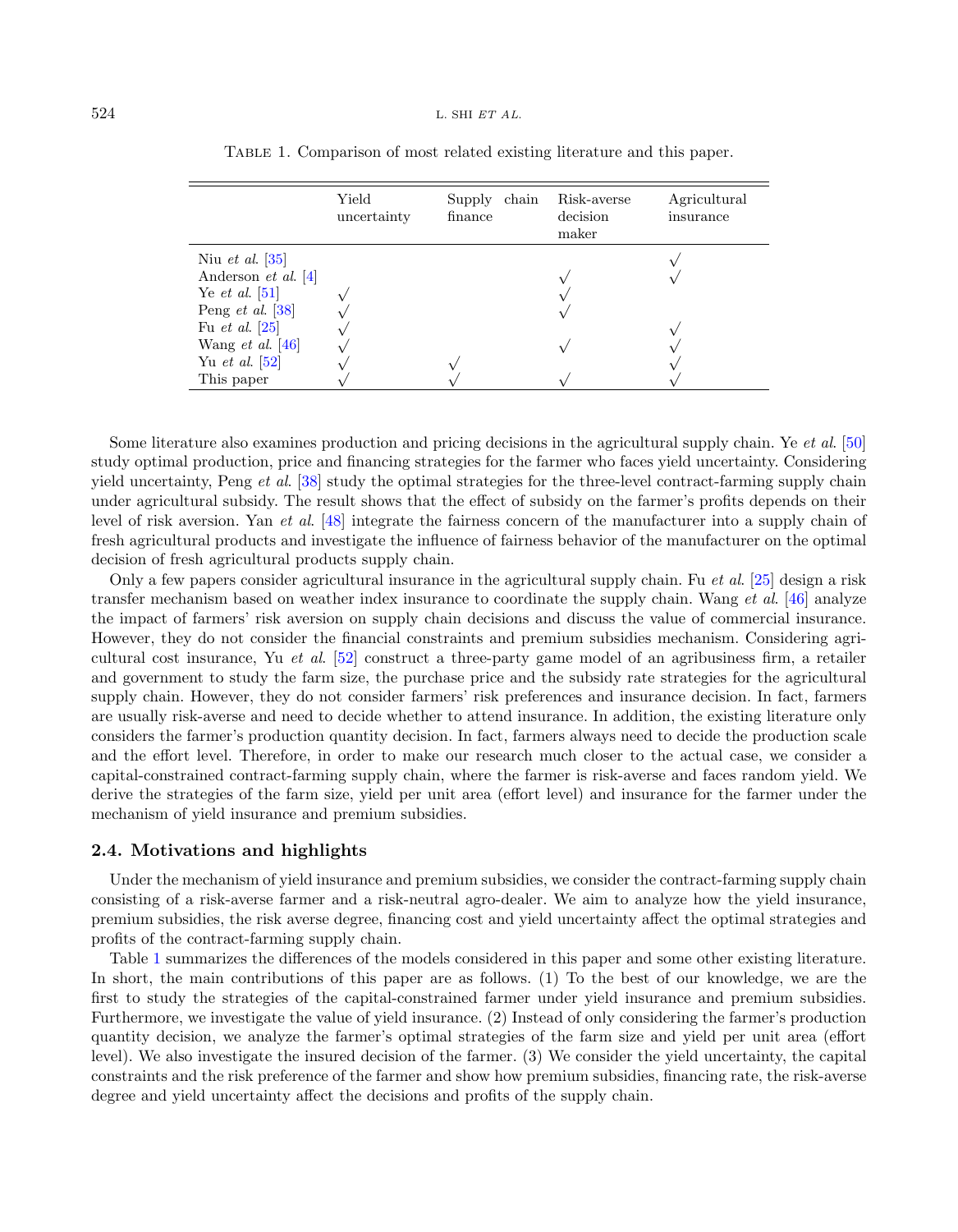### 3. NOTATIONS AND MODEL SETUP

<span id="page-4-0"></span>We consider a two-level contract-farming supply chain including a risk-averse farmer and a risk-neutral agrodealer, where the farmer faces some yield uncertainty and capital constraints (see Fig. [1\)](#page-1-0). Before the production season, the agro-dealer signs an order contract with the farmer in which the wholesale price of the agricultural products is pre-determined. The farmer then needs to decide whether to buy yield insurance to reduce production uncertainty risk. After signing the contract and deciding whether to buy insurance, the farmer applies for bank loans to cover the capital deficit (if any). At the end of the production season, the agro-dealer acquires all the agricultural products and sells them in the retail market. For convenience, we use subscript f to represent the farmer and subscript m to represent the agro-dealer.

The following is the list for some main variables and parameters, which is followed by more description and model setup.

- X: the random yield of agricultural products  $(E[X] = 1);$
- $\sigma^2$ : the variance of X (Var(X) =  $\sigma^2$ );
- $q_0$ : the basic yield per unit area of agricultural products;
- q: the target yield per unit area of agricultural products, the farmer's decision variable;
- s: the farm size of agricultural products, the farmer's decision variable;
- $s_0$ : the threshold for the farm size;
- Q: the total target yield of agricultural products  $(Q = s \cdot q);$
- $c_1$ : the cost per unit area spending on seeds, feeds, etc;
- $c_2$ : the cost coefficient representing the efficiency of the farmer's effort to improve the farm size;
- $c_3$ : the cost coefficient representing the efficiency of the farmer's effort to improve the farm yield;
- w: the wholesale price of the agricultural product, the agro-dealer's decision variable;
- p: the retail price of the agricultural product;
- a, b: The intercept and slope of the anti-demand curve of agricultural products;
	- $\mu$ : the insured yield guarantee level;
	- $\lambda$ : the insurance premium per unit area;
	- h: the premium subsidies rate per unit area;
	- $\theta$ : the insurance company's relative security loading;
	- ζ: the farmer's initial capital;
	- $\eta$ : the degree of the farmer's risk aversion;
- r: the bank's interest rate;
- CS: consumer surplus
- SW: social welfare
- $f(\cdot), F(\cdot)$ : the probability density and cumulative distribution of X;
	- $\pi_f$ ,  $\pi_m$ : the profits of the farmer and the agro-dealer, respectively.

We denote the target yield per unit area of the farm by  $q$ . To describe the yield uncertainty, we assume that the actual yield per unit area is  $qX$ , where X is a random variable with probability density function  $f(x)$  and distribution function  $F(x)$ . Without loss of generality, we further assume that  $\beta$  is the upper bound for X,  $\mathbf{E}[X] = 1$  and  $\text{Var}(X) = \sigma^2$ .

It is well known that agricultural production is not economical in scale [\[1,](#page-21-3)[35,](#page-22-18)[38\]](#page-22-20). In other words, the marginal basic production cost depends on the farm size s. Denote  $s_0$  as the threshold for the farm size, and assume that when  $s \leq s_0$ , the per unit production cost decreases with respect to the farm size s, due to fixed inputs for agricultural equipment, specialized and large-scale operations, and when  $s > s<sub>0</sub>$ , the per unit production cost increases with respect to s due to capacity constraints. In addition, the total production cost of the farmer increases as the farm size s increases. Therefore, the basic production cost of the farmer  $C_b(s)$  and the production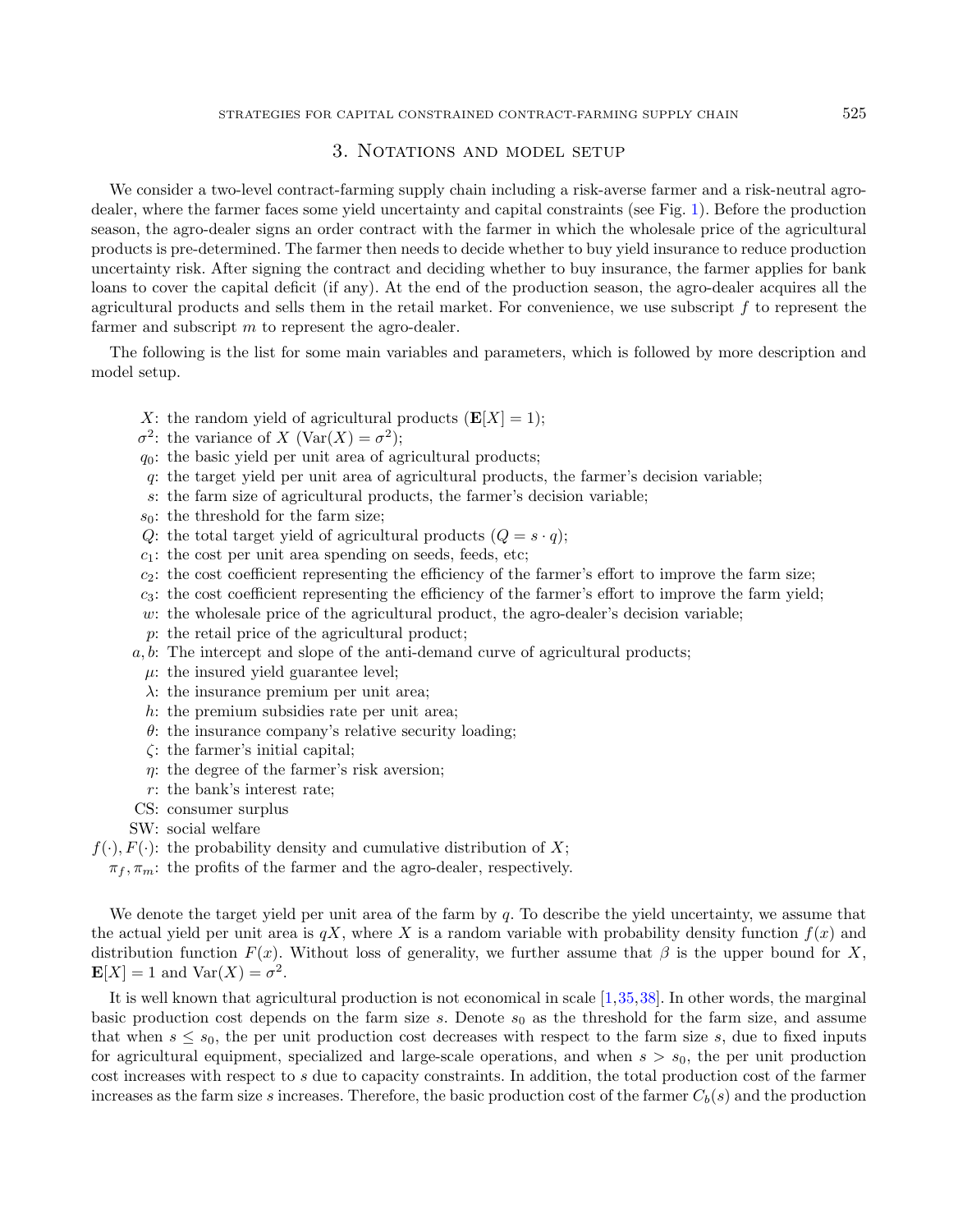cost per unit area  $\overline{C}_b(s) = \frac{C_b(s)}{s}$  should satisfy

<span id="page-5-0"></span>
$$
\frac{\mathrm{d}C_b(s)}{\mathrm{d}s} > 0; \quad \begin{cases} \frac{\mathrm{d}\overline{C}_b(s)}{\mathrm{d}s} < 0, \quad s < s_0; \\ \frac{\mathrm{d}\overline{C}_b(s)}{\mathrm{d}s} \ge 0, \quad s \ge s_0. \end{cases} \tag{3.1}
$$

Based on the above analysis and similar to Peng *et al.* [\[38\]](#page-22-20), we assume that the basic production cost is described as

<span id="page-5-1"></span>
$$
C_b(s) = c_1s + c_2(s - s_0)^2,
$$

where  $c_1 > 0$  represents the cost per unit area spending on seeds and feeds, etc. and  $c_2 > 0$  is the coefficient representing the efficiency of the farmer's effort investment. We assume that the value of  $c_2$  is generally small and satisfies  $c_2 < \frac{c_1}{2s_0}$ . It is easy to get that  $\frac{dC_b(s)}{ds} = c_1 + 2c_2(s - s_0)$  and  $\overline{C}_b(s) \equiv c_1 + \frac{c_2(s - s_0)^2}{s}$  $\frac{-s_0}{s}$  satisfy the situation given by  $(3.1)$ .

In addition, under the basic production cost input  $C_b(s)$ , the farmer expects to get the basic yield sq<sub>0</sub>. The farmer can increase the farm yield through more efforts on fertilizing, weed control and pest control, etc. Therefore, we assume that the total production cost function of the farmer is given by

$$
C(s,q) = c_1s + c_2(s - s_0)^2 + c_3(sq - sq_0)^2,
$$
\n(3.2)

where  $c_3$  is the cost coefficient representing the efficiency of the farmer's efforts to improve the farm yield, and  $c_3(sq - sq_0)^2(q \ge q_0)$  denotes the cost of extra efforts (such as fertilizing, weed control and pest control, etc) by the farmer in order to improve the farm yield. The Production cost functions [\(3.1\)](#page-5-0) and [\(3.2\)](#page-5-1) are also supported by some practice survey. For example, based on the survey data of farmers in China and Madagascar, some researchers find that the yield rate and cost-profit rate of agricultural products both show a significant downward trend after the farm size reaches a certain scale [\[15,](#page-22-22) [32\]](#page-22-23).

There are two markets for agricultural products: the wholesale market and the retail market. In the wholesale market, due to the weak position of the farmer, the wholesale price  $w$  of agricultural products is usually determined by the agro-dealer. In the retail market, the retail price  $p$  and the total supply are usually negatively correlated, i.e., the higher the supply of a good, the lower its price. In this paper, we assume that all the farmers are homogeneous, so that the total supply is a multiplier of the product amount  $sqX$ . In particular, we express the relationship between the retail price of agricultural products and the supply quantity through a linear inverse demand function  $p = a - bgX$ , where a is the maximum possible retail price for agricultural products and b denotes the sensitivity of retail price to changes in the supply of agricultural products.

<span id="page-5-2"></span>The farmer faces some yield uncertainty, which brings risk to the farmer. Here we introduce an insurance that covers some of the loss due to the yield uncertainty. In particular, we assume that the farmer can choose a yield insurance level  $\mu$  such that when  $X < \mu$ , the insurance institution pays compensation  $wsq(\mu - X)$  to the farmer. It is easy to verify that the insurance company expects to pay  $\int_0^{\mu} w s q(\mu - x) f(x) dx$ .

The insurance premium,  $\lambda(\mu)$ , is an upfront payment made by the farmer to the insurance company. In practice, the agricultural insurance premium is quoted as the sum of three factors [\[18\]](#page-22-24): (i) the pure premium, (ii) management fees, and (iii) additional risk premium. The pure premium represents the expected compensation to the farmer, and management fees and risk additional premium accounts for costs that are proportional to the pure premium. Therefore, based on the actuarially fair principle [\[14,](#page-22-25) [19,](#page-22-26) [53\]](#page-23-0), the yield uncertainty premium per unit area satisfies

$$
\lambda(\mu) = (1+\theta) \int_0^{\mu} wq(\mu-x)f(x)dx.
$$
\n(3.3)

where  $\theta \in [0,1]$  is the relative security loading of the insurance company;  $\theta \int_0^{\mu} w q(\mu - x) f(x) dx$  indicates the various expenses that the insurance company bears for the insurance policy, mainly including management fees and additional risk premium. To encourage farmers to purchase the yield uncertainty insurance, the government may offer some premium subsidies with the rate of h per unit area to farmers who purchase the insurance.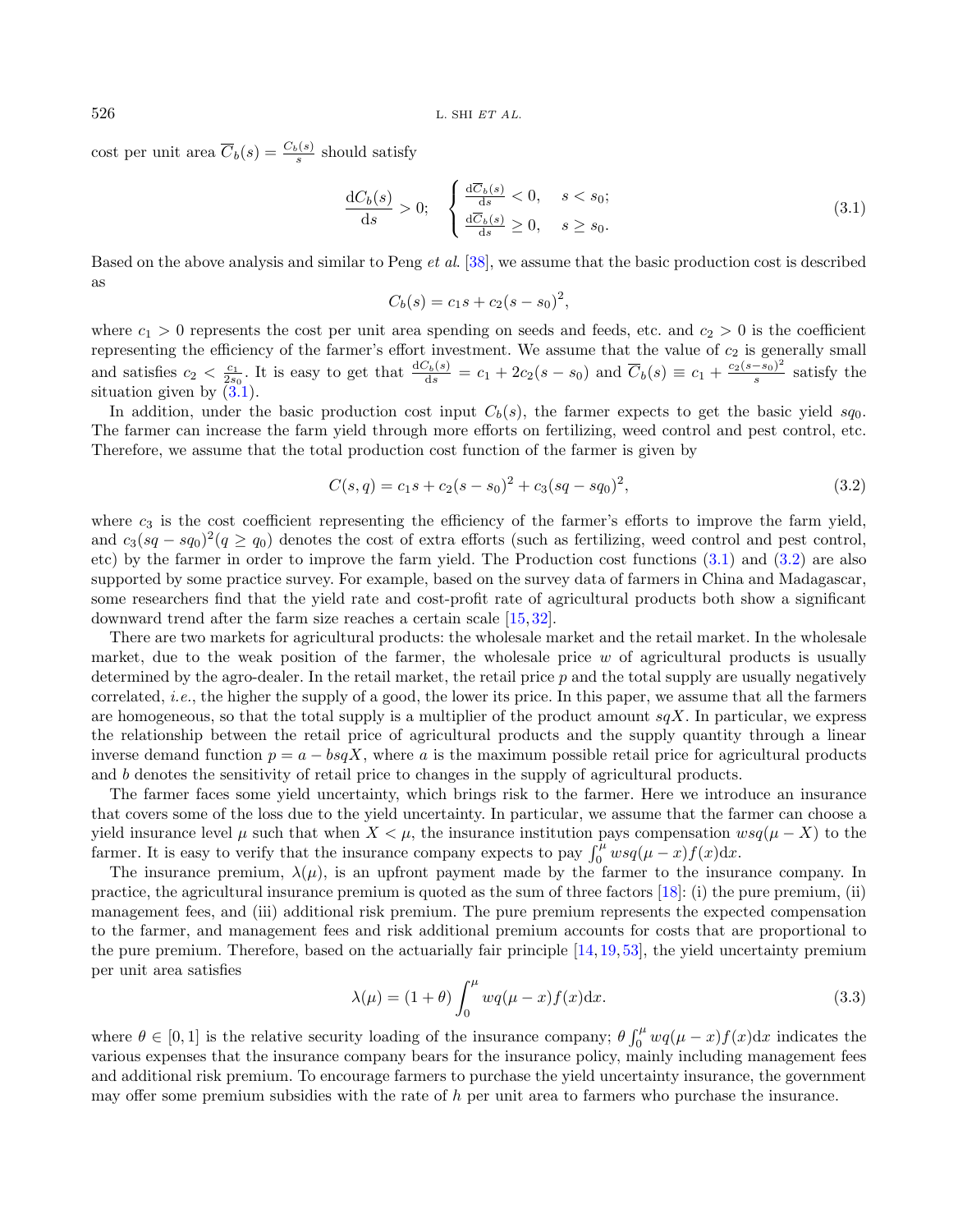Since the farmer does not have enough initial capital  $(\zeta)$  to produce and buy insurance, he needs to get a loan from a bank. We assume that the bank's interest rate  $(r)$  is exogenous, which is consistent with reality, as banks usually have uniform lending policies. With the yield insurance, when the yield is lower that the guaranteed level, the farmer can file a claim to get some payment from the insurance company to cover the loss. Therefore, the farmer is not at risk of bankruptcy.

In this study, we assume that the farmer is risk-averse and the goal is to maximize the profit CVaR (defined by [\(4.2\)](#page-6-1)) by choosing the optimal strategies on the farm size s, the target yield q and the insured yield level  $\mu$ . In addition, we assume that the agro-dealer is risk-neutral and the goal is to maximize the expected profit by choosing the optimal value for the wholesale price w.

The problem can be formulated as a Stackelberg game, where the agro-dealer is the leader and the farmer is the follower. First, the agro-dealer chooses the optimal wholesale price w to maximize its expected profit  $\pi_m$ , and then for any given  $w$ , the farmer decides the farm size  $s$ , target yield per unit area  $q$ , and the insured yield level  $\mu$  to maximize the profit CVaR. The problem can be solved backward by first figuring out the feedback optimal strategies of the farmer for any give wholesale price  $w$ , and then deriving the optimal wholesale price  $w^*$  for the agro-dealer.

### 4. Optimal strategies under the yield uncertainty insurance

#### <span id="page-6-0"></span>4.1. The farmer's optimal strategies

First we figure out the optimal strategies on farm size s, target unit yield q, and the insured yield level  $\mu$  for the farmer, who is the follower in the game. The farmer's profit is as follows:

<span id="page-6-3"></span><span id="page-6-1"></span>
$$
\pi_f(s, q, \mu) = wsq \max(\mu, X) - (1+r)[C(s, q) + (1-h)\lambda(\mu)s] + r\zeta,
$$
\n(4.1)

where  $\lambda(\mu)$  is given by [\(3.3\)](#page-5-2).

We assume that the farmer is risk-averse, and the farmer considers not only the expected profits, but also the risk of losses caused by yield uncertainty. There are three widely used risk measures in the existing literature on risk aversion characteristics: variance, value-at-risk (VaR) and conditional value-at-risk (CVaR). However, the variance measure in the mean-variance method is determined by gains and losses symmetrically, and it is not suitable for small probability events [\[11\]](#page-22-27). In addition, the VaR method can't assess the risk of exceeding a certain loss [\[41\]](#page-23-10). Unlike those two risk measures, CVaR can measure the tail loss exceeding VaR, which represents the average level of excess loss, and that is what the decision makers are concerned about [\[12\]](#page-22-28). Therefore, we use CVaR as the decision criterion to analyze the risk aversion behavior of the farmer [\[38,](#page-22-20) [51\]](#page-23-5). According to the general definition of CVaR  $[40]$ , the goal of the risk-averse farmer is to maximize:

<span id="page-6-2"></span>
$$
CVaR_{1-\eta}(\pi_f(s, q, \mu)) = \max_{v \in R} \left\{ v + \frac{1}{1-\eta} \mathbf{E}[\min(\pi_f(s, q, \mu) - v, 0)] \right\}
$$
(4.2)

where the parameter  $\eta \in [0,1)$  reflects the confidence level in the CVaR, and it also reflects the farmer's risk aversion level. A larger  $\eta$  means the farmer is more risk-averse. When  $\eta = 0$ , the farmer maximize the expected profit and the risk is not considered in this case.

The optimal strategies of the farmer are given in the following proposition.

**Proposition 4.1.** Given the wholesale price w, the farmer's optimal farm size  $s^*$ , target yield per unit area  $q^*$ and insured yield level  $\mu^*$  are given by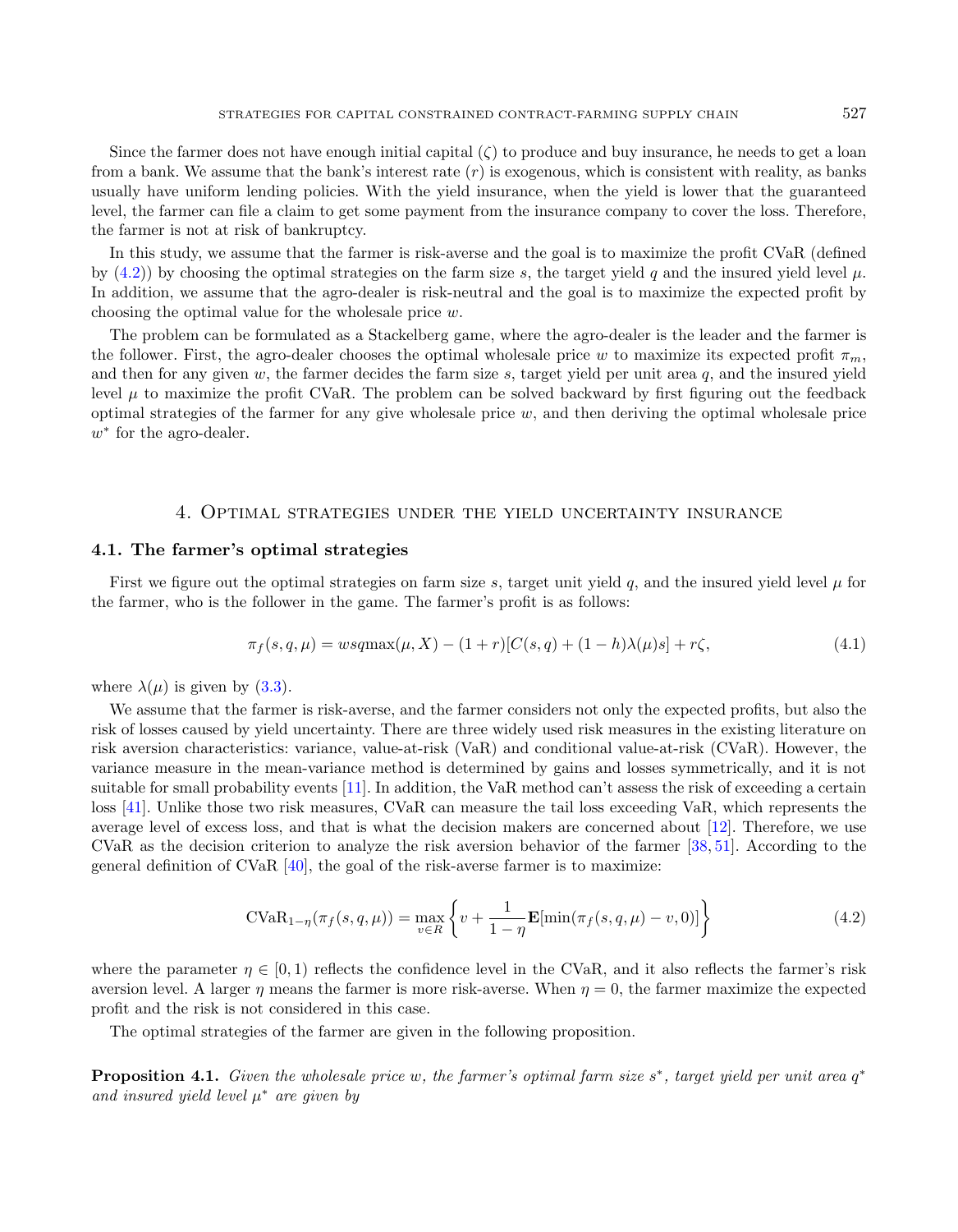$528$  L. SHI ET AL.

<span id="page-7-0"></span>
$$
s^* = \begin{cases} s_0 + \frac{w_{q_0}G(1-\eta_0)}{2c_2(1+r)} - \frac{c_1}{2c_2}, & \eta_0 \le \eta < 1; \\ s_0 + \frac{w_{q_0}G(1-\eta)}{2c_2(1+r)} - \frac{c_1}{2c_2}, & 0 < \eta < \eta_0; \end{cases}
$$
\n
$$
q^* = \begin{cases} q_0 + \frac{wG(1-\eta_0)}{2c_3(1+r)s^*}, & \eta_0 \le \eta < 1; \\ q_0 + \frac{wG(1-\eta)}{2c_3(1+r)s^*}, & 0 < \eta < \eta_0; \\ 0, & \eta < \eta < 1; \end{cases} \tag{4.3}
$$

where

$$
G(y) = F^{-1}(y) - \frac{1}{y} \int_0^{F^{-1}(y)} F(x) dx; \tag{4.4}
$$

<span id="page-7-1"></span>
$$
\eta_0 = 1 - \frac{1}{(1+r)(1-h)(1+\theta)}.\tag{4.5}
$$

(The proof of Prop. [4.1](#page-6-2) is given in Appendix [A.1.](#page-16-1))

In the above proposition,  $\eta_0$  represents the threshold of the farmer's risk aversion. If  $\eta \geq \eta_0$ , the farmer chooses to purchase the insurance. Otherwise, the farmer will not purchase the insurance.

From [\(4.3\)](#page-7-0) and [\(4.5\)](#page-7-1), we can see that whether the farmer purchases the insurance depends on the farmer's risk aversion level η, the bank's interest rate r, the insurance company's relative security loading  $\theta$  and the premium subsidy rate h. When the degree of the farmer's risk aversion is high (or the interest rate is low, or the premium subsidy rate is high, or the relative security loading is low), the farmer will choose to insure; otherwise, the farmer will not purchase the insurance. We can also see that once the farmer chooses to get the insurance, the optimal production  $q^*$  will be independent of the farmer's risk aversion level  $\eta$ . However, it will be affected by the interest rate r, the relative security loading  $\theta$  and the insurance premium subsidy rate h (see Eq. [\(4.5\)](#page-7-1)).

In addition, we also can get the following proposition, which describes the effects of the wholesale price  $w$  on the farmer's optimal farm size  $s^*$  and the optimal total target production  $Q^*(=s^* \cdot q^*)$ .

#### <span id="page-7-2"></span>Proposition 4.2.

<span id="page-7-4"></span>
$$
\frac{\mathrm{d}s^*}{\mathrm{d}w} > 0, \quad \frac{\mathrm{d}Q^*}{\mathrm{d}w} > 0.
$$

(The proof of Prop. [4.2](#page-7-2) is given in Appendix [A.2.](#page-18-0))

Proposition [4.2](#page-7-2) is consistent with intuitions that the agricultural farm size and the target total yield should increase with respect to the wholesale price.

### 4.2. The agro-dealer's optimal strategy under the yield insurance

Since the retail price of agricultural products satisfies  $p = a - bgX$ , and  $\mathbf{E}[X] = 1$ , Var $(X) = \sigma^2$ , the agro-dealer's expected profit is given by

<span id="page-7-3"></span>
$$
\pi_m(w) = \mathbf{E} \left[ (a - bs qX) s qX - ws qX \right] = (a - w)sq - bs^2 q^2 (1 + \sigma^2). \tag{4.6}
$$

We assume that the agro-dealer is risk-neutral, and the goal is to choose the optimal wholesale price  $w^*$ to maximize the expected profit. According to the backward induction, the agro-dealer chooses the optimal wholesale price  $w^*$  based on the assumption that, for any given  $w$ , the farmer chooses the optimal farm size s<sup>\*</sup>, target yield per unit area  $q^*$  and insured yield level  $\mu^*$  given by [\(4.3\)](#page-7-0). Therefore, the agro-dealer's decision model is

$$
\max_{w} \{\pi_m(w)\}, \qquad \text{subject to} \quad (4.3). \tag{4.7}
$$

We have the following results.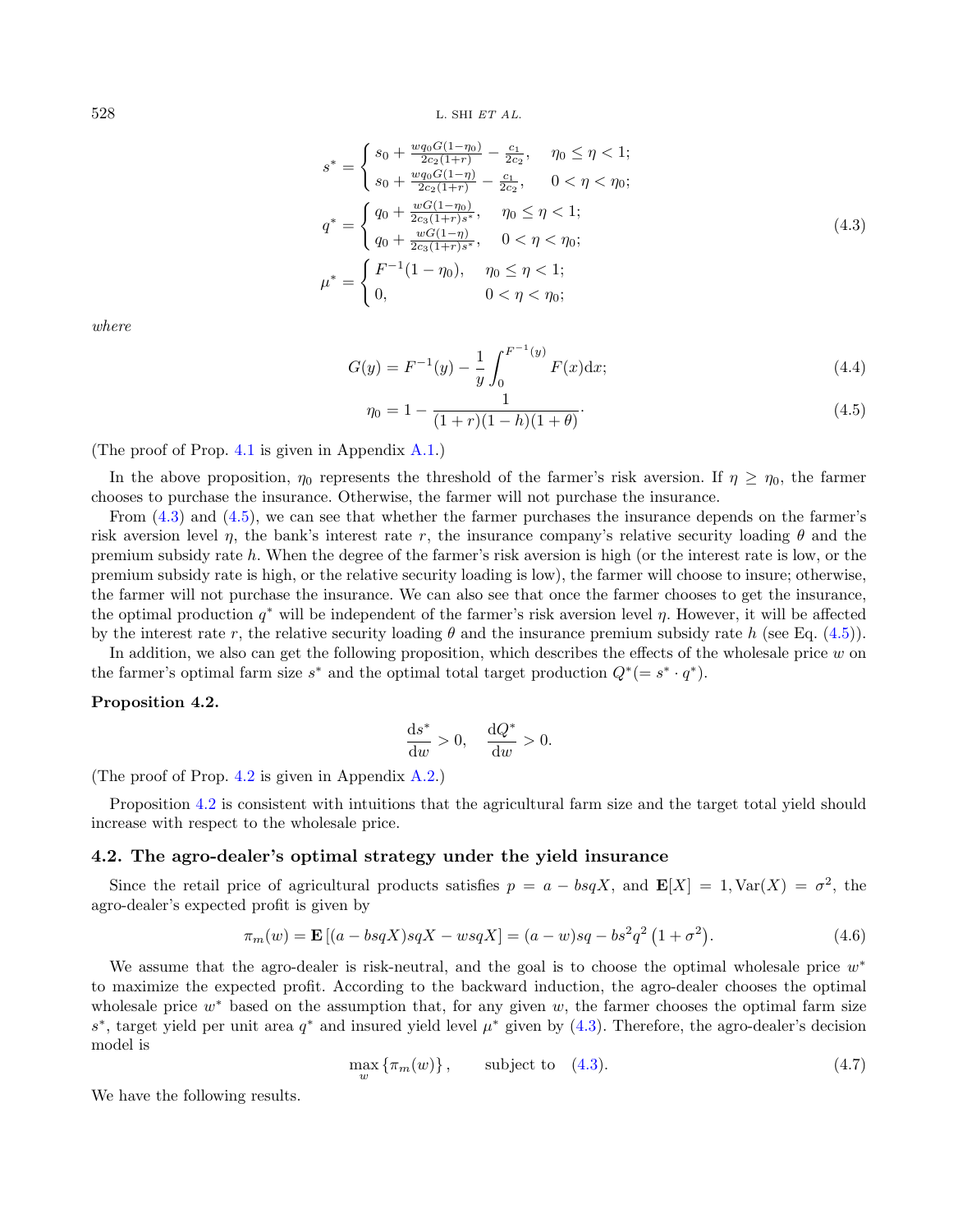<span id="page-8-4"></span>Proposition 4.3. The agro-dealer's optimal strategy is given by

<span id="page-8-2"></span><span id="page-8-1"></span>
$$
w^* = a - s^* q^* \left[ \frac{1}{B} + 2b \left( 1 + \sigma^2 \right) \right],
$$
\n(4.8)

where

$$
B = \begin{cases} \frac{(c_2 + c_3 q_0^2) G (1 - \eta_0)}{2c_2 c_3 (1 + r)}, & \eta_0 \le \eta < 1, \\ \frac{(c_2 + c_3 q_0^2) G (1 - \eta)}{2c_2 c_3 (1 + r)}, & 0 < \eta < \eta_0. \end{cases} \tag{4.9}
$$

(The proof of Prop. [4.3](#page-7-3) is given in Appendix [A.3.](#page-19-0))

### 4.3. The Nash's equilibrium solution

Now we give the optimal strategies for the supply chain under the Nash's equilibrium. Plugging [\(4.8\)](#page-8-1) into [\(4.3\)](#page-7-0), we can get the following theorem:

**Theorem 4.4.** In the Nash's equilibrium, the optimal farm size  $s^*$ , target yield per unit area  $q^*$  and wholesale price  $w^*$  under the yield uncertainty insurance are given by

$$
\begin{cases}\ns^* = s_0 + \frac{2c_2c_3Baq_0 - c_1c_3q_0^2 - 2c_1c_2[1+Bb(1+\sigma^2)]}{4c_2(c_2 + c_3q_0^2)[1+Bb(1+\sigma^2)]},\\
q^* = q_0 + \frac{2c_2^2Ba + c_1c_2q_0[1+2Bb(1+\sigma^2)]}{2c_2c_3Baq_0 - c_1(c_3q_0^2 + 2c_2[1+Bb(1+\sigma^2)]},\\
w^* = \frac{2ac_2 + c_1q_0b(1+\sigma^2)}{4c_2[1+Bb(1+\sigma^2)]} + \frac{c_1q_0}{4c_2B}.\n\end{cases} \tag{4.10}
$$

In addition, the optimal insured yield level  $\mu^*$  is given by [\(4.3\)](#page-7-0).

<span id="page-8-5"></span>In the above derivation, if we let  $\mu = 0$ , we can get the optimal strategies without the yield uncertainty insurance. For comparison purpose, we also give the optimal strategies here.

**Theorem 4.5.** If the yield uncertainty insurance is not available, then the optimal farm size  $s^{N*}$ , target yield per unit area  $q^{N*}$  and wholesale price  $w^{N*}$  at the Nash's equilibrium are given by

<span id="page-8-3"></span>
$$
\begin{cases}\ns^{N*} = s_0 + \frac{2c_2c_3B_1aq_0 - c_1c_3q_0^2 - 2c_1c_2[1 + B_1b(1 + \sigma^2)]}{4c_2(c_2 + c_3q_0^2)[1 + B_1b(1 + \sigma^2)]}, \\
q^{N*} = q_0 + \frac{2c_2^2B_1a + c_1c_2q_0[1 + 2B_1b(1 + \sigma^2)]}{2c_2c_3B_1aq_0 - c_1(c_3q_0^2 + 2c_2[1 + B_1b(1 + \sigma^2)]}, \\
w^{N*} = \frac{2ac_2 + c_1q_0b(1 + \sigma^2)}{4c_2[1 + B_1b(1 + \sigma^2)]} + \frac{c_1q_0}{4c_2B_1},\n\end{cases} (4.11)
$$

where

$$
B_1 = \frac{(c_2 + c_3 q_0^2)G(1 - \eta)}{2c_2 c_3 (1 + r)}.
$$
\n(4.12)

### 5. Discussions and numerical illustrations

<span id="page-8-0"></span>In this section, we first discuss how the premium subsidy rate  $h$ , the interest rate  $r$ , the relative security loading  $\theta$ , the farmer's risk averse degree  $\eta$  and yield uncertainty level  $\sigma^2$  affect the optimal decisions and profits of the contract-farming supply chain when the insurance is available. In addition, we also illustrate how the premium subsidy rate affects social welfare when the farmer chooses to insure. We then compare the optimal decisions of the contract-farming supply chain with and without yield uncertainty insurance. Finally, we analyze the value of yield uncertainty insurance.

Based on the data of the 2019 China Rural Statistical Yearbook [\[17\]](#page-22-29), we set the basic yield per acre  $q_0 =$  $600 \text{ kg/acre}$  and the cost per acre  $c_1 = 600 \text{ CNY/acre}$ . Other parameters in the contract-farming supply chain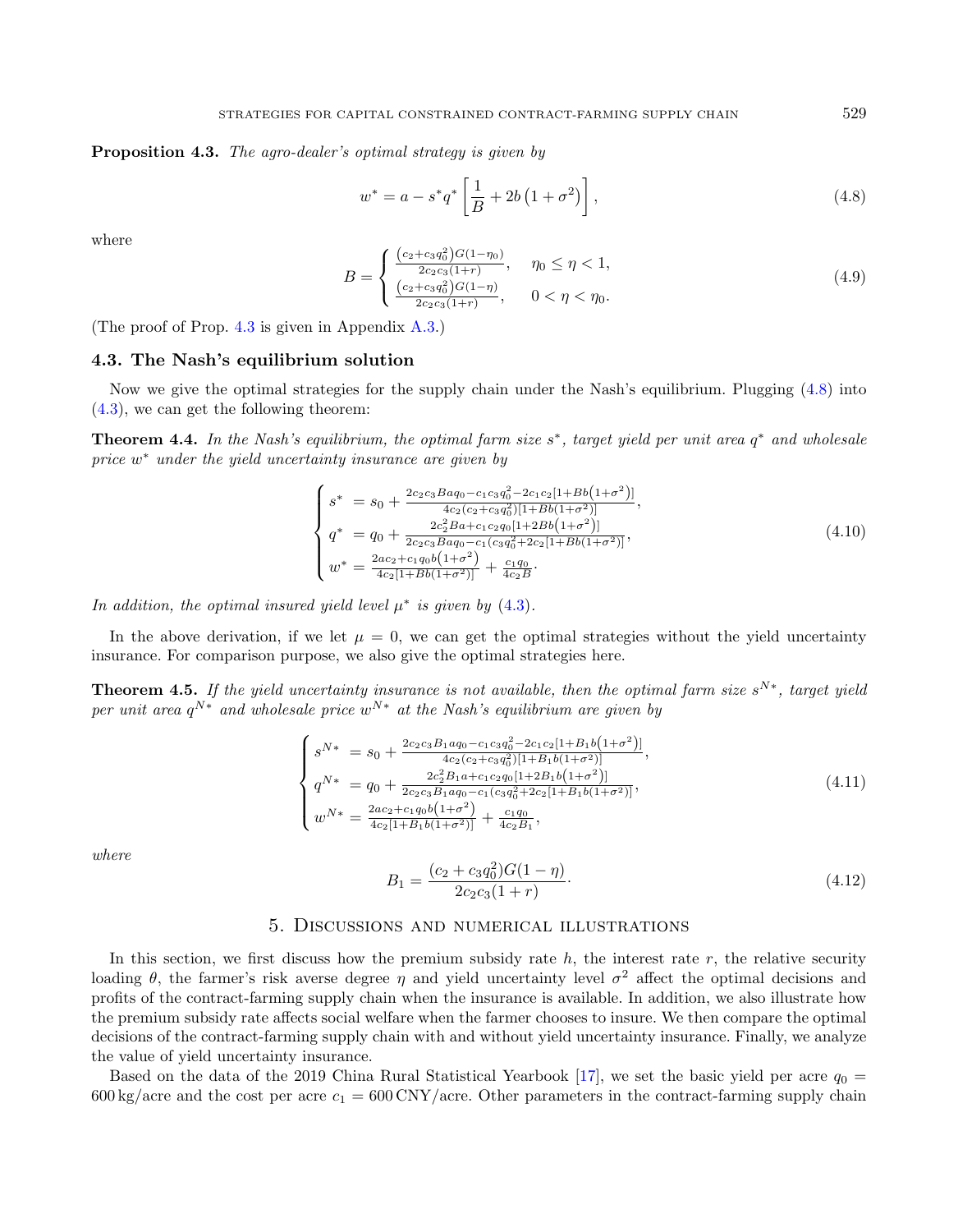<span id="page-9-0"></span>are set as follows:  $a = 5 \text{ CNY/kg}$ ,  $b = 0.1 \times 10^{-4}$ ,  $s_0 = 100 \text{ acre}$ ,  $c_2 = 1$ ,  $c_3 = 0.5 \times 10^{-4}$  and  $\zeta = 30000 \text{ CNY}$ . We further assume that the yield random variable X is uniformly distributed in the region  $[1 - \alpha, 1 + \alpha]$  [\[9,](#page-22-30)[38,](#page-22-20)[51\]](#page-23-5). Thus the variance of X is  $\sigma^2 = \alpha^2/3$ . The study of Canada, the United States and other developed countries shows that the management fees of agricultural insurance accounts for 30%–35% of the pure premium, sometimes even more than 50%, which is much higher than the premium rate of about 20% for general property insurance [\[44,](#page-23-12)[55\]](#page-23-13). At the same time, because of the specialty of agricultural risks, the additional risk premium rate is also relatively high. Therefore, we assume that  $\theta = 0.5$ . We also set  $\alpha = 0.9$ ,  $\eta = 0.6$ ,  $r = 0.1$ ,  $h = 0.1$  unless they are stated otherwise. In this case, we get  $\sigma^2 = 0.27$  and  $\eta_0 = 0.326$ .

In addition, the following lemma will be used in subsequent proofs.

#### Lemma 5.1.

<span id="page-9-1"></span>
$$
\frac{dB}{dr} < 0, \begin{cases} \frac{dB}{dh} > 0, & \eta_0 \le \eta < 1; \\ \frac{dB}{dh} = 0, & 0 < \eta < \eta_0; \end{cases} \begin{cases} \frac{dB}{d\theta} < 0, & \eta_0 \le \eta < 1; \\ \frac{dB}{d\theta} = 0, & 0 < \eta < \eta_0; \end{cases} \begin{cases} \frac{dB}{d\eta} = 0, & \eta_0 \le \eta < 1; \\ \frac{dB}{d\eta} < 0, & 0 < \eta < \eta_0. \end{cases}
$$

(The proof of Lem. [5.1](#page-9-0) is given in Appendix [A.4.](#page-19-1))

### 5.1. The farmer's optimal farm size and target yield

First we consider the impacts of the yield uncertainty  $\sigma^2$ , the interest rate r, the premium subsidy rate h, the relative security loading  $\theta$  and the farmer's risk averse level  $\eta$  on the farmer's optimal strategies of farm size s<sup>\*</sup>, target unit yield  $q^*$ , and the total target yield  $Q^* = s^*q^*$ . We have the following results.

### Proposition 5.2.

$$
(1) \frac{ds^*}{d\sigma^2} < 0, \frac{dq^*}{d\sigma^2} > 0, \frac{ds^*}{dr} < 0, \frac{dq^*}{dr} < 0, \frac{dQ^*}{dr} < 0;
$$
\n
$$
(2) \begin{cases} \frac{ds^*}{dh} > 0, \eta_0 \le \eta < 1; \\ \frac{ds^*}{dh} = 0, \eta < \eta < \eta_0; \end{cases} \begin{cases} \frac{dq^*}{dh} < 0, \eta_0 \le \eta < 1; \\ \frac{dq^*}{dh} = 0, \eta < \eta < \eta_0; \end{cases} \begin{cases} \frac{dq^*}{dh} < 0, \eta_0 \le \eta < 1; \\ \frac{dq^*}{dh} = 0, \eta < \eta < \eta_0; \end{cases} \begin{cases} \frac{dq^*}{dh} = 0, \eta < \eta < \eta_0; \\ \frac{dq^*}{dh} = 0, \eta_0 \le \eta < 1; \\ \frac{dq^*}{d\theta} = 0, \eta_0 \le \eta < \eta_0; \end{cases} \begin{cases} \frac{dq^*}{d\theta} > 0, \eta_0 \le \eta < 1; \\ \frac{dq^*}{d\theta} = 0, \eta_0 < \eta < \eta_0; \\ \frac{dq^*}{d\theta} = 0, \eta_0 < \eta < \eta_0; \end{cases} \begin{cases} \frac{dq^*}{d\theta} < 0, \eta_0 \le \eta < 1; \\ \frac{dq^*}{d\theta} = 0, \eta_0 \le \eta < \eta_0; \\ \frac{dq^*}{d\eta} = 0, \eta_0 \le \eta < 1; \\ \frac{dq^*}{d\eta} = 0, \eta_0 \le \eta < \eta_0; \end{cases} \begin{cases} \frac{dq^*}{d\theta} < 0, \eta_0 \le \eta < 1; \\ \frac{dq^*}{d\theta} = 0, \eta_0 \le \eta < 1; \\ \frac{dq^*}{d\eta} = 0, \eta_0 \le \eta < \eta_0; \\ \frac{dq^*}{d\eta} = 0, \eta_0
$$

(The proof of Prop. [5.2](#page-9-1) is given in Appendix [A.5.](#page-19-2))

Proposition [5.2](#page-9-1) indicates that no matter whether the farmer is insured or not, the optimal farm size  $s^*$ decreases with respect to the yield uncertainty (in terms of  $\sigma^2$ ) and the interest rate r. However, the target yield per unit area  $q^*$  increases with respect to the yield uncertainty (in terms of  $\sigma^2$ ) and the interest rate r.

From Proposition [5.2,](#page-9-1) we can also see that if the farmer is not insured  $(0 < \eta < \eta_0)$ , the optimal farm size  $s^*$  and the total target yield  $Q^*$  decrease with respect to the degree of the farmer's risk aversion  $(\eta)$ , but the target yield per unit area  $q^*$  increases with respect to  $\eta$ .

If the farmer is insured  $(\eta_0 \leq \eta < 1)$ , the optimal farm size  $s^*$  and the total target yield  $Q^*$  both increase with respect to the premium subsidy rate  $h$  and decrease with respect to the insurance company's relative security loading  $\theta$ . However, the target yield per unit area  $q^*$  decreases with respect to h and increases with respect to  $\theta$ .

The managerial insight is that the insurance premium subsidies can effectively promote the farmer to expand the farm size. However, the farmer tends to decrease the effort under the premium subsidy policy, which leads to a decrease in the target yield per unit area. Therefore, to encourage the farmer to achieve larger farm size and higher unit production yield at the same time, subsidies based on other factors such as the unit production yield should be considered in addition to the insurance premium subsidy.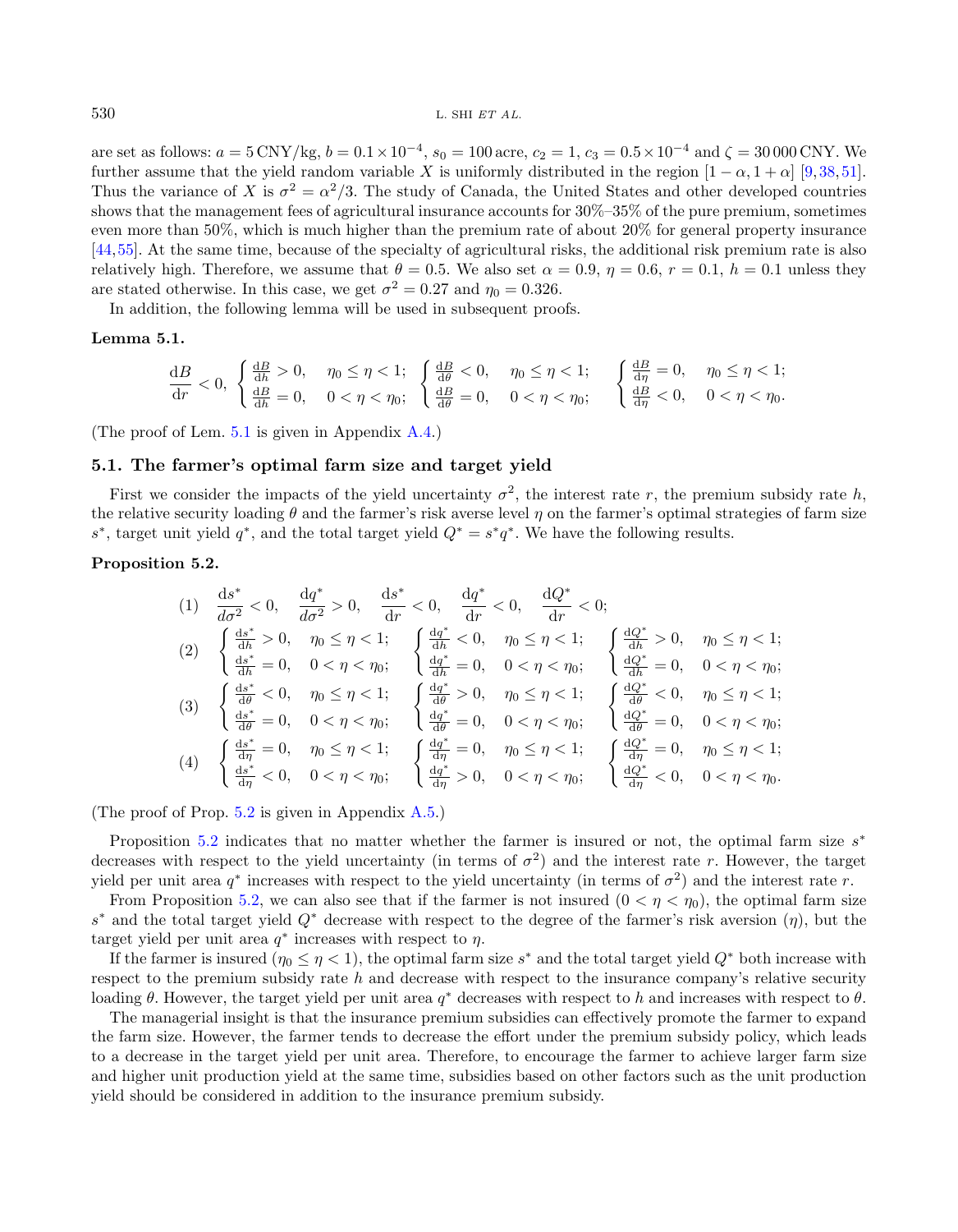<span id="page-10-1"></span>

FIGURE 2. Regional division of whether the farmer is insured or not.

### 5.2. The farmer's insurance intention

<span id="page-10-0"></span>**Proposition 5.3.** The impacts on the farmer's intention to purchase the yield uncertainty insurance are as follows:

$$
(1) \quad \frac{\mathrm{d}\eta_0}{\mathrm{d}r} > 0, \quad \frac{\mathrm{d}\eta_0}{\mathrm{d}h} < 0, \quad \frac{\mathrm{d}\eta_0}{\mathrm{d}\theta} > 0; \qquad (2) \quad \frac{\mathrm{d}\mu^*}{\mathrm{d}r} < 0, \quad \frac{\mathrm{d}\mu^*}{\mathrm{d}h} > 0, \quad \frac{\mathrm{d}\mu^*}{\mathrm{d}\theta} < 0, \quad \frac{\mathrm{d}\mu^*}{\mathrm{d}\eta} = 0.
$$

(The proof of Prop. [5.3](#page-10-0) is given in Appendix [A.6.](#page-20-0))

From part (1) of Proposition [5.3,](#page-10-0) we can see that as the interest rate r decreases or the premium subsidy rate h increases, the threshold of farmers' risk aversion  $\eta_0$  decreases, which can encourage farmers to purchase the yield uncertainty insurance. Part (1) of Proposition [5.3](#page-10-0) is illustrated in Figure [2.](#page-10-1)

As shown in Figure [2,](#page-10-1) when the degree of the farmer's risk aversion  $\eta$  is higher than or equal to the threshold  $\eta_0$  (the upper left region in Fig. [2a](#page-10-1) and the upper right region in Fig. [2b](#page-10-1)), the farmer chooses to insure. In the other region, the farmer will choose not to insure when  $\eta$  is lower than the threshold. Figure [2a](#page-10-1) shows that the farmer's insured region decreases with the interest rate r and the relative security loading  $\theta$ . However, Figure [2b](#page-10-1) shows that the farmer's insured region increases with the premium subsidy rate.

Part (2) of Proposition [5.3](#page-10-0) indicates that, because there is no bankruptcy risk under the yield insurance, the farmer's optimal insured yield level  $\mu^*$  is independent of the farmer's risk aversion level  $\eta$ . In addition, the insured yield level  $\mu^*$  decreases with respect to the interest rate r and the relative security loading  $\theta$ , but increases with respect to the premium subsidy rate h.

The managerial insight is that the insurance premium subsidy policy can improve the farmer's insurance desire effectively. Moreover, subsidizing the bank loan interest for the farmer to reduce the financial pressure is also an effective way to improve the farmer's desire for the insurance.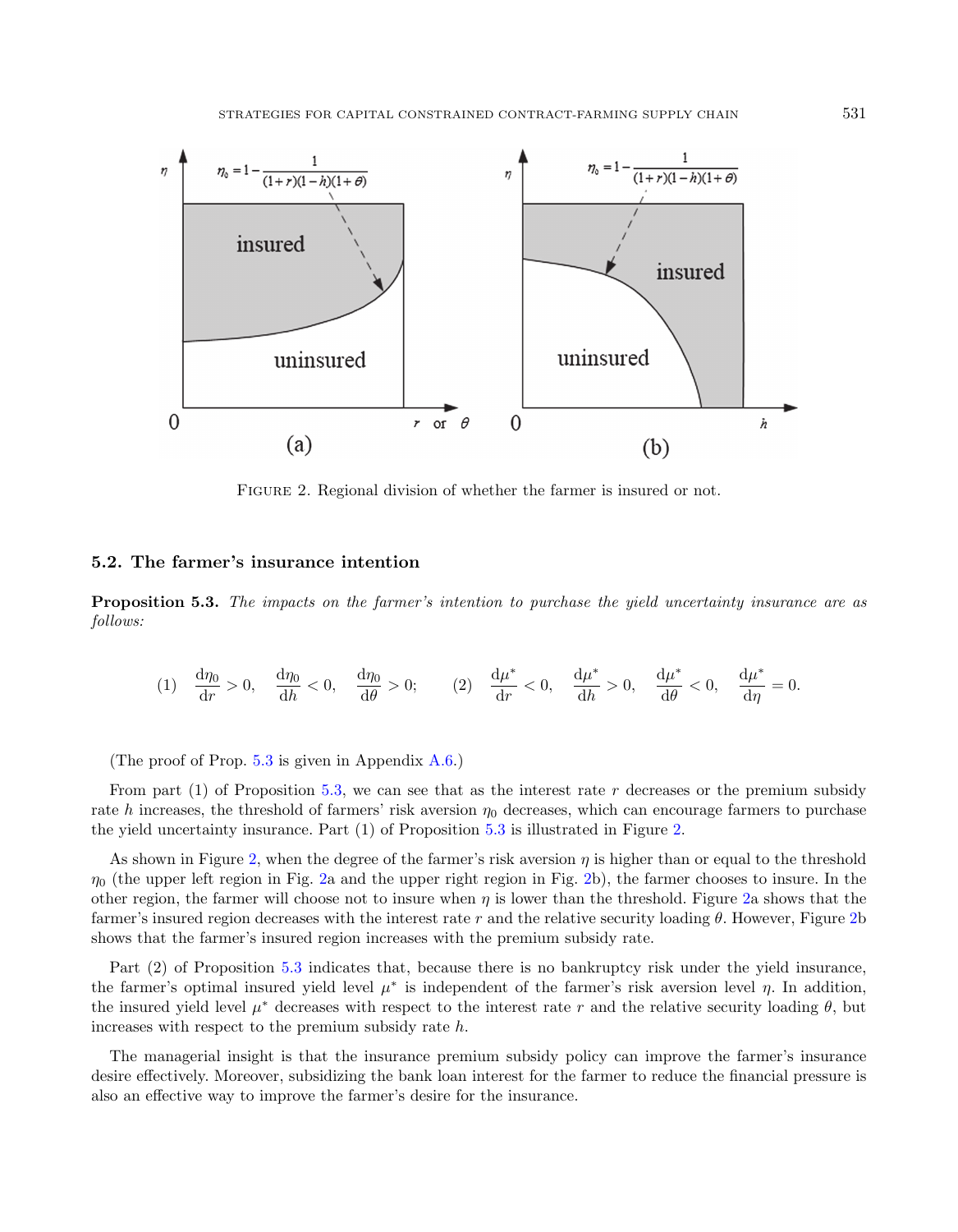#### $532$  L. SHI ET AL.

### 5.3. The agro-dealer's wholesale price and expected profits

<span id="page-11-0"></span>**Proposition 5.4.** The impacts on the agro-dealer's optimal wholesale price and profit are given as follows:

$$
\begin{array}{llll} \text{(1)} & \frac{\mathrm{d}w^{*}}{\mathrm{d}r} > 0, \quad \frac{\mathrm{d}\pi_{m}}{\mathrm{d}r} < 0; \\[0.2cm] & \left\{ \begin{array}{l} \frac{\mathrm{d}w^{*}}{\mathrm{d}h} < 0, \quad \eta_{0} \leq \eta < 1; \\[0.2cm] \frac{\mathrm{d}w^{*}}{\mathrm{d}h} < 0, \quad \eta_{0} \leq \eta < 1; \end{array} \right. & \left\{ \begin{array}{l} \frac{\mathrm{d}w^{*}}{\mathrm{d}\theta} > 0, \quad \eta_{0} \leq \eta < 1; \\[0.2cm] & \left\{ \frac{\mathrm{d}w^{*}}{\mathrm{d}h} = 0, \quad 0 < \eta < \eta_{0}; \end{array} \right. & \left\{ \begin{array}{l} \frac{\mathrm{d}w^{*}}{\mathrm{d}\theta} > 0, \quad \eta_{0} \leq \eta < 1; \\[0.2cm] & \left\{ \frac{\mathrm{d}w^{*}}{\mathrm{d}h} = 0, \quad 0 < \eta < \eta_{0}; \end{array} \right. & \left\{ \begin{array}{l} \frac{\mathrm{d}w^{*}}{\mathrm{d}\theta} = 0, \quad 0 < \eta < \eta_{0}; \\[0.2cm] & \left\{ \frac{\mathrm{d}\pi_{m}}{\mathrm{d}h} = 0, \quad \eta_{0} \leq \eta < 1; \end{array} \right. & \left\{ \begin{array}{l} \frac{\mathrm{d}\pi_{m}}{\mathrm{d}\theta} < 0, \quad \eta_{0} \leq \eta < 1; \\[0.2cm] & \left\{ \frac{\mathrm{d}\pi_{m}}{\mathrm{d}h} = 0, \quad 0 < \eta < \eta_{0}; \end{array} \right. & \left\{ \begin{array}{l} \frac{\mathrm{d}\pi_{m}}{\mathrm{d}\theta} = 0, \quad 0 < \eta < \eta_{0}; \\[0.2cm] & \left\{ \frac{\mathrm{d}\pi_{m}}{\mathrm{d}h} = 0, \quad 0 < \eta < \eta_{0}; \end{array} \right. & \left\{ \begin{array}{l} \frac{\mathrm{d
$$

(The proof of Prop. [5.4](#page-11-0) is given in Appendix [A.7.](#page-20-1))

From the proposition, we can see that the optimal wholesale price  $w^*$  increases with respect to the interest rate r and the insurance company's relative security loading  $\theta$ , which most likely decrease the agro-dealer's profit. Similarly, the optimal wholesale price  $w^*$  increases with respect to the farmer's risk aversion level  $\eta$  when the farmer does not purchase insurance  $(0 < \eta < \eta_0)$ , while in this case the agro-dealer's profit  $\pi_m$  decreases with respect to the farmer's risk aversion level  $\eta$ . This is because a higher level of risk aversion or interest rate will reduce the farm size, resulting in the reduction of total target yield  $Q^*$  (see Prop. [5.2\)](#page-9-1). Therefore, the agro-dealer needs to increase the wholesale price in order to encourage farmers to expand the farm size.

Proposition  $5.4$  also shows that the optimal wholesale price  $w^*$  decreases with respect to the premium subsidy rate  $h$ , and it increases the agro-dealer's profit. This is because that, as the premium subsidy rate  $h$ increases, the total target yield  $Q^*$  increases (see Prop. [5.2\)](#page-9-1). Therefore, the agro-dealer does not have to increase the wholesale price to encourage the farmer to increase the production quantity. Instead, the agro-dealer can decrease the wholesale price and the farmer still increases the farm size. As a result, the benefit to the farmer from the premium subsidy is partly offset by the lower wholesale price. The managerial insight is that, while the government provide some premium subsidy to help farmers and intends to protect the farmers' interest, some regulations on the agricultural product wholesale price should be imposed to prevent the agro-dealer from decreasing the wholesale price.

The effects of the yield uncertainty on the optimal wholesale price is not clear. We now performance some numerical studies and the results are shown in Figure [3.](#page-12-0)

Figure [3a](#page-12-0) shows that when the farmer does not purchase insurance  $(0 < \eta < \eta_0 = 0.326)$ , the effect of the yield uncertainty (described by  $\sigma^2$ ) on the wholesale price  $w^*$  depends on the farmer's degree of risk aversion η. Figure [3a](#page-12-0) indicates that the wholesale price first increases then decreases with respect to  $σ²$  when the risk aversion is relatively low  $(\eta = 0.1)$ , and the wholesale price increases with  $\sigma^2$  when the risk aversion is relatively high ( $\eta = 0.2, 0.3$ ). This is because that, if the risk aversion and yield uncertainty are relatively high, the production enthusiasm of uninsured farmers is relatively low. In this case, the agro-dealer needs to increase the wholesale price in order to encourage farmers to increase the farm size  $s^*$ . However, when the farmer's risk aversion is relatively low, the farmer is not sensitive to the yield uncertainty. Under this condition, the agro-dealer may decrease the wholesale price  $w^*$  with a higher yield uncertainty to avoid the risk.

Figure [3b](#page-12-0) shows that when the farmer purchases the yield insurance  $(\eta_0 \leq \eta \leq 1)$ , the effect of yield uncertainty  $\sigma^2$  on the wholesale price  $w^*$  depends on the premium subsidy rate h. From Figure [3b](#page-12-0), we can get that the wholesale price  $w^*$  increases with respect to  $\sigma^2$  when the premium subsidy rate h is relatively low  $(h = 0.1)$ , and decreases with respect to  $\sigma^2$  when h is relatively high  $(h = 0.5)$ . The reason is that, when the premium subsidy rate is low, the farmer's insurance cost is relatively high and increases with respect to the yield uncertainty. As a result, the production enthusiasm of the farmer decreases. So, the agro-dealer needs to offer a higher wholesale price in order to encourage the farmer to produce more. On the other hand, when the premium subsidy rate is relatively high, the insured farmers can transfer yield uncertainty risk via insurance. Therefore, the farmer can tolerate a relative higher yield uncertainty. In this case, the agro-dealer can decrease the wholesale price without causing the farmer's optimal farm size  $s^*$  to decrease.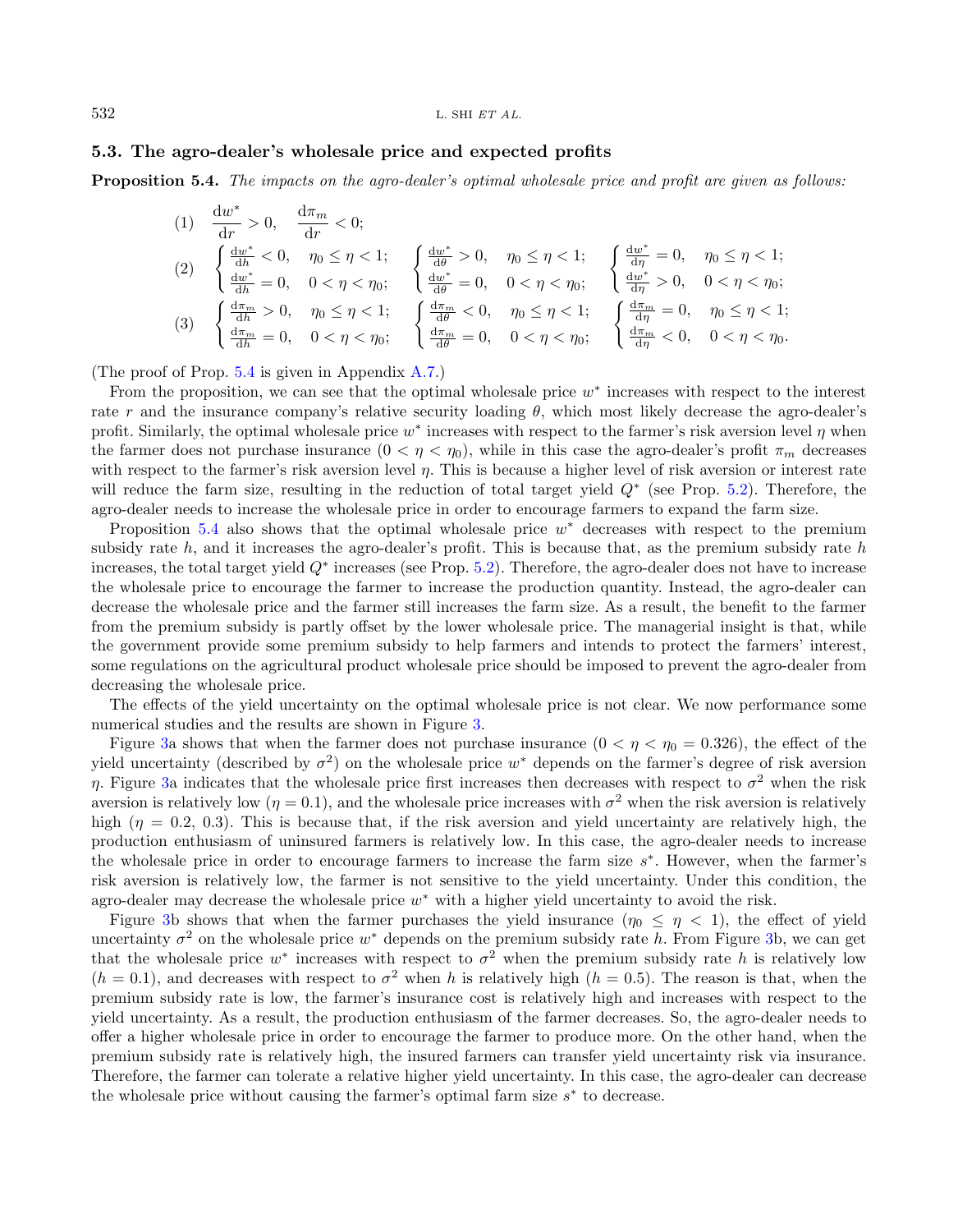<span id="page-12-0"></span>

FIGURE 3. The effect of yield volatility variances  $\sigma^2$  on the wholesale price w. (a)  $0 < \eta < \eta_0$ . (b)  $\eta_0 \leq \eta < 1$ .

#### 5.4. Social welfare

The purpose of government subsidies to insured farmers is to maximize the social welfare. Since farmers choose to be insured only when  $\eta_0 < \eta < 1$ , we discuss the social welfare under this condition.

Based on the concept of social welfare given by Yu et al. [\[52\]](#page-23-7), we define the social welfare (SW) as the sum of the farmer's expected profit  $\pi_f$  given by [\(4.1\)](#page-6-3), the agro-dealer's expected profit  $\pi_m$  given by [\(4.6\)](#page-7-4), the consumer surplus CS given by  $(5.2)$ , and the net government premium expenditure:

<span id="page-12-1"></span>
$$
SW = \pi_f + \pi_m + CS - h(1+\theta) \int_0^{\mu} wsq(\mu - x) f(x) dx.
$$
 (5.1)

Consumers' utility is primarily determined by the supply of agricultural products in the market, which also determines the market price of agricultural products (through the formula  $p = a - bgX$ ). More precisely, the consumer surplus can be calculated as the area under the inverse demand curve above the market retail price. Therefore, the consumer surplus function can be obtained as [\[3\]](#page-21-4)

$$
CS = E\left[\int_0^{sqx} (a - bsqx) d(sqx) - sqx(a - bsqx)\right] = \frac{1}{2}bs^2q^2(1 + \sigma^2).
$$
 (5.2)

We now use the numerical example to illustrate how the premium subsidy rate affects the social welfare (see Fig. [4\)](#page-13-0). From Figure [4,](#page-13-0) we can see that social welfare first increases then decreases with respect to the premium subsidy rate h for different yield variance levels ( $\sigma^2 = 0.03, 0.12, 0.27$ ). Therefore, for the numerical example, the premium subsidy rate has a threshold value of  $h_0$  ( $h_0 = 0.3$ ), which maximizes social welfare. The managerial insight is that a premium subsidy rate that is too high may harm the social welfare, and the government should make an optimal decision on the premium subsidy rate  $h$ , in order to promote active insurance of farmers and to maximize the social welfare. In this numerical example, the optimal premium subsidy rate is  $h = 30\%$ .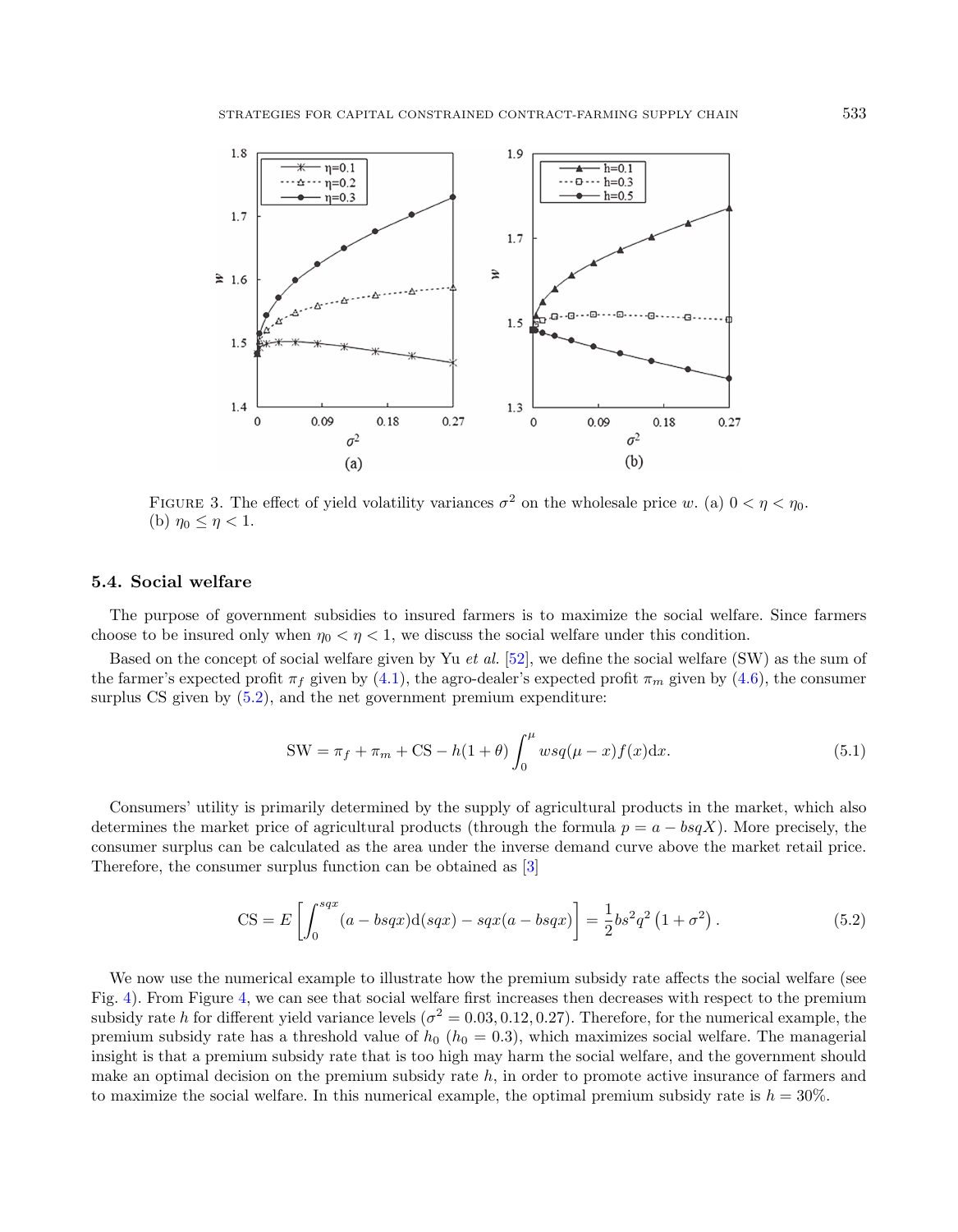<span id="page-13-1"></span><span id="page-13-0"></span>

Figure 4. The effect of the premium subsidy rate h on the social welfare SW.

### 5.5. The impacts of yield uncertainty insurance

### 5.5.1. Equilibrium analysis based on insurance coverage

Now we compare the equilibrium decisions of the contract-farming supply chain with and without insurance. Based on [\(4.10\)](#page-8-2) and [\(4.11\)](#page-8-3), we can get the following result.

#### Proposition 5.5.

$$
(1) \quad\n\begin{cases}\ns^* > s^{N*}, \quad \eta_0 < \eta < 1; \\
s^* = s^{N*}, \quad 0 < \eta \le \eta_0;\n\end{cases}\n\quad\n\begin{cases}\nq^* < q^{N*}, \quad \eta_0 < \eta < 1; \\
q^* = q^{N*}, \quad 0 < \eta \le \eta_0;\n\end{cases}\n\quad\n\begin{cases}\nw^* < w^{N*}, \quad \eta_0 < \eta < 1; \\
w^* = w^{N*}, \quad 0 < \eta \le \eta_0;\n\end{cases}
$$
\n
$$
(2) \quad\n\begin{cases}\nQ^* > Q^{N*}, \quad \eta_0 < \eta < 1; \\
Q^* = Q^{N*}, \quad 0 < \eta \le \eta_0;\n\end{cases}\n\quad\n\begin{cases}\nCS^* > CS^{N*}, \quad \eta_0 < \eta < 1; \\
CS^* = CS^{N*}, \quad 0 < \eta \le \eta_0.\n\end{cases}
$$

(The proof of Prop. [5.5](#page-13-1) is given in Appendix [A.8.](#page-21-5))

We also use a numerical example to illustrate the result in Proposition [5.5](#page-13-1) and the results are shown in Figure [5.](#page-14-0) From the figure, we can see that when  $\eta \geq \eta_0$ ,  $\eta$  does not affect the optimal strategies of the insured farmer, but it has some impacts on the optimal strategies of the uninsured farmer. As illustrated in Figures [5a](#page-14-0) and [5d](#page-14-0), the optimal farm size  $s^{N*}$  and the total target yield  $Q^{N*}$  of the uninsured farmer decrease with respect to  $\eta$ . In addition, the optimal farm size s<sup>\*</sup> and the total target yield  $Q^*$  of the insured farmer are constants when the degree of the farmer's risk aversion level  $\eta$  is higher than the threshold  $(\eta \geq \eta_0)$ , and they are larger than those of the uninsured farmer. Moreover, according to [\(5.2\)](#page-12-1), consumers can get more surplus value under the yield insurance.

The existing literature does not have a consistent pattern on whether agricultural insurance will encourage farmers to increase inputs in production materials. Some researchers conclude that insured farmers will choose to reduce the input of chemical fertilizers, pesticides, and agricultural film [\[39,](#page-23-14)[45,](#page-23-15)[54\]](#page-23-16). On the other hand, some others think that agricultural insurance will encourage farmers to increase the input of pesticides and fertilizers [\[6,](#page-22-31)[36\]](#page-22-32). Figure [5b](#page-14-0) shows that when the farmer chooses to insure, the yield per unit area of crops is lower than than that without insurance. Therefore, our results are similar to the former conclusion. The reason might be that, under the yield insurance mechanism, the farmer's income at the end of the period is guaranteed. In this case, the farmer may choose to reduce the input of production materials or the effort level, and that usually causes lower yields per unit area. In addition, Figure [5c](#page-14-0) show that the wholesale price of the agricultural products  $w^*$  decrease with respect to  $\eta$  if the farmer does not purchase the insurance. For farmers who purchased the yield uncertainty insurance  $(\eta \ge \eta_0)$ , the wholesale price  $w^*$  are constants, whose values are less than those of uninsured farmers.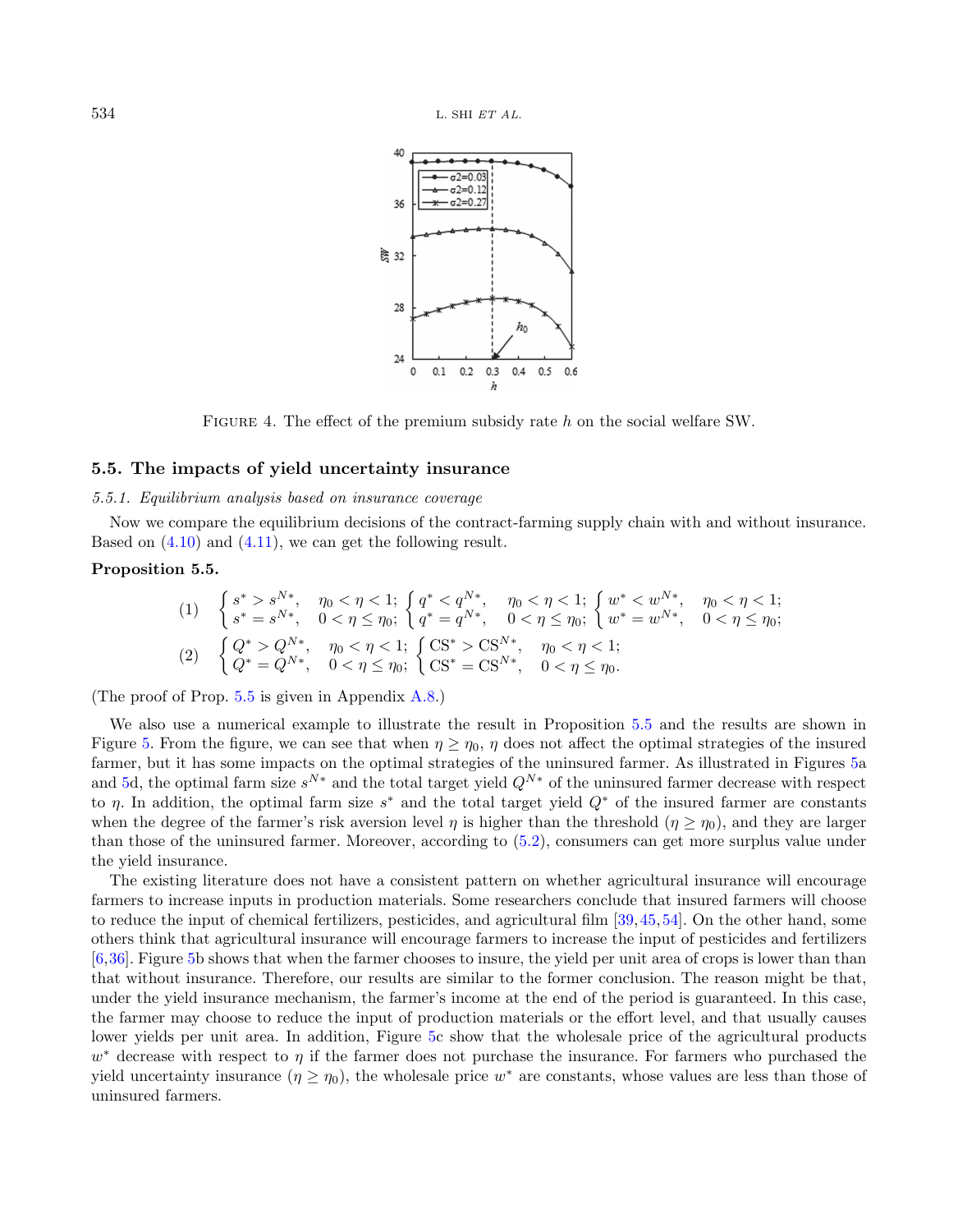

<span id="page-14-0"></span>Figure 5. Comparison of supply chain equilibrium results with and without insurance.

The management insight of Proposition [5.5](#page-13-1) is that the government should encourage or subsidize the farmer with high risk aversion level to purchase the yield uncertainty insurance. Moreover, some regulations on the wholesale price should be taken to prevent the agro-dealer from decreasing the wholesale price and some measures such as the subsidy based on the unit yield should be used.

### 5.5.2. Value of the yield uncertainty insurance

In this section, we consider the value of the yield uncertainty insurance to the farmer by considering the relative changes of the farmer's profits with and without insurance. In particular, we define the value of the yield uncertainty insurance as  $\Delta \pi_f \equiv (\pi_f^* - \pi_f^{N*})/\pi_f^{N*}$ , where  $\pi_f^*$ ,  $\pi_f^{N*}$  are the farmer's expected profits with and without the yield uncertainty insurance, respectively. According to the analysis in the last section, we can easily get

$$
\triangle \pi_f = \begin{cases} \frac{\pi_f^* - \pi_f^{N^*}}{\pi_f^{N^*}}, & \text{if } \eta_0 \le \eta < 1, \\ 0, & \text{if } 0 < \eta < \eta_0. \end{cases}
$$
 (5.3)

Therefore, we only need to consider the case that  $\eta_0 \leq \eta < 1$ .

Unfortunately, it turns out that the value of yield insurance does not have a clear monotonic relationship with the risk aversion level, financing interest rate, yield volatility variances and premium subsidy rates. Thus we use some numerical examples to illustrate the relations (see Fig. [6\)](#page-15-0).

Figure [6a](#page-15-0) illustrates effects of the risk aversion level  $\eta$  on the yield insurance value  $\Delta \pi_f$  for different premium subsidy rate h. First, we can see that the impact of the yield insurance is not always positive, and it depends on the value of the premium subsidy rate h. More about the effects of h can be seen in Figure [6d](#page-15-0) and the discussion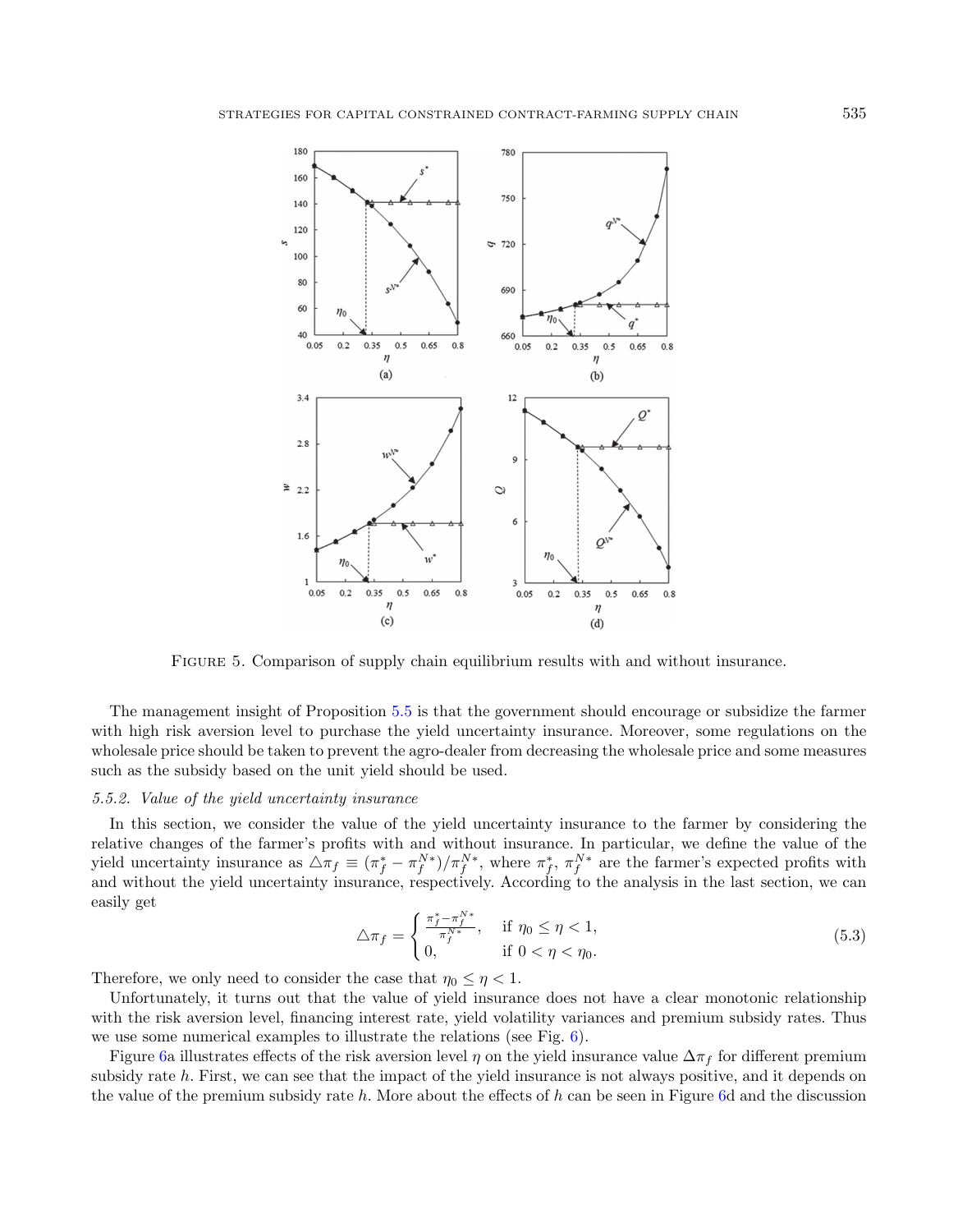

<span id="page-15-0"></span>FIGURE 6. Effects of  $\eta$ ,  $r$ ,  $\sigma^2$  and  $h$  on the yield insurance value.

below. Now we focus on the impacts of the risk aversion level  $\eta$ . From Figure [6a](#page-15-0), We can see that  $\Delta \pi_f$  first decreases then increases with respect to  $\eta$ . This is because without the yield insurance, although the total yield decreases with the risk aversion, the wholesale price  $w^*$  increases accordingly, which can offset the decrease of the farmers' profits. However, the wholesale price  $w^*$  will be lower for farmers with the yield insurance. Therefore, the impact of the yield insurance is not monotonic with respect to the farmer's risk aversion level  $\eta$ .

Figure [6b](#page-15-0) shows that the yield insurance value increases with the financing rate  $r$  for different yield volatility variances ( $\sigma^2 = 0.03, 0.12, 0.27$ ). From the figure, we can see that the yield insurance can effectively alleviate the problem of expensive financing for the capital constrained farmer. This is because that, with insurance, the farmer's yield uncertainty risk is borne by the insurance company. The managerial insight is that the government and the bank should encourage or subsidize the farmer who borrows bank loans to purchase yield insurance.

Figure [6c](#page-15-0) indicates that the yield insurance value  $\Delta \pi_f$  increases with respect to the yield uncertainty level  $\sigma^2$  when the premium subsidy rate h is relatively high ( $h = 0.8$ ), and decreases with respect to  $\sigma^2$  when h is low  $(h = 0, 0.4)$ . The managerial insight is that the government should provide an adequate level of premium subsidy and regulate the wholesale price of the agricultural products to protect farmers' interests.

From Figure [6d](#page-15-0), we can see that  $\Delta \pi_f$  first decreases then increases with respect to h for different risk aversion  $(\eta = 0.4, 0.6, 0.8)$ . In addition, the impact of the yield insurance becomes positive only if the premium subsidy rate h is sufficiently large, and it also depends of the farmer's risk aversion level  $\eta$ . This is because the wholesale price  $w^*$  of the agricultural products decreases with respect to the premium subsidy rate h (see Prop. [5.4\)](#page-11-0) and is lower than that without insurance (see Prop. [5.5\)](#page-13-1). So, when the subsidy rate is relatively low, the farmer's profit will decrease with respect to h because of the lower wholesale price  $w^*$ . The management implication is that when the premium subsidy rate is relatively low, in order to protect the farmer's interest, it becomes more important to regulate the wholesale price of the agricultural products.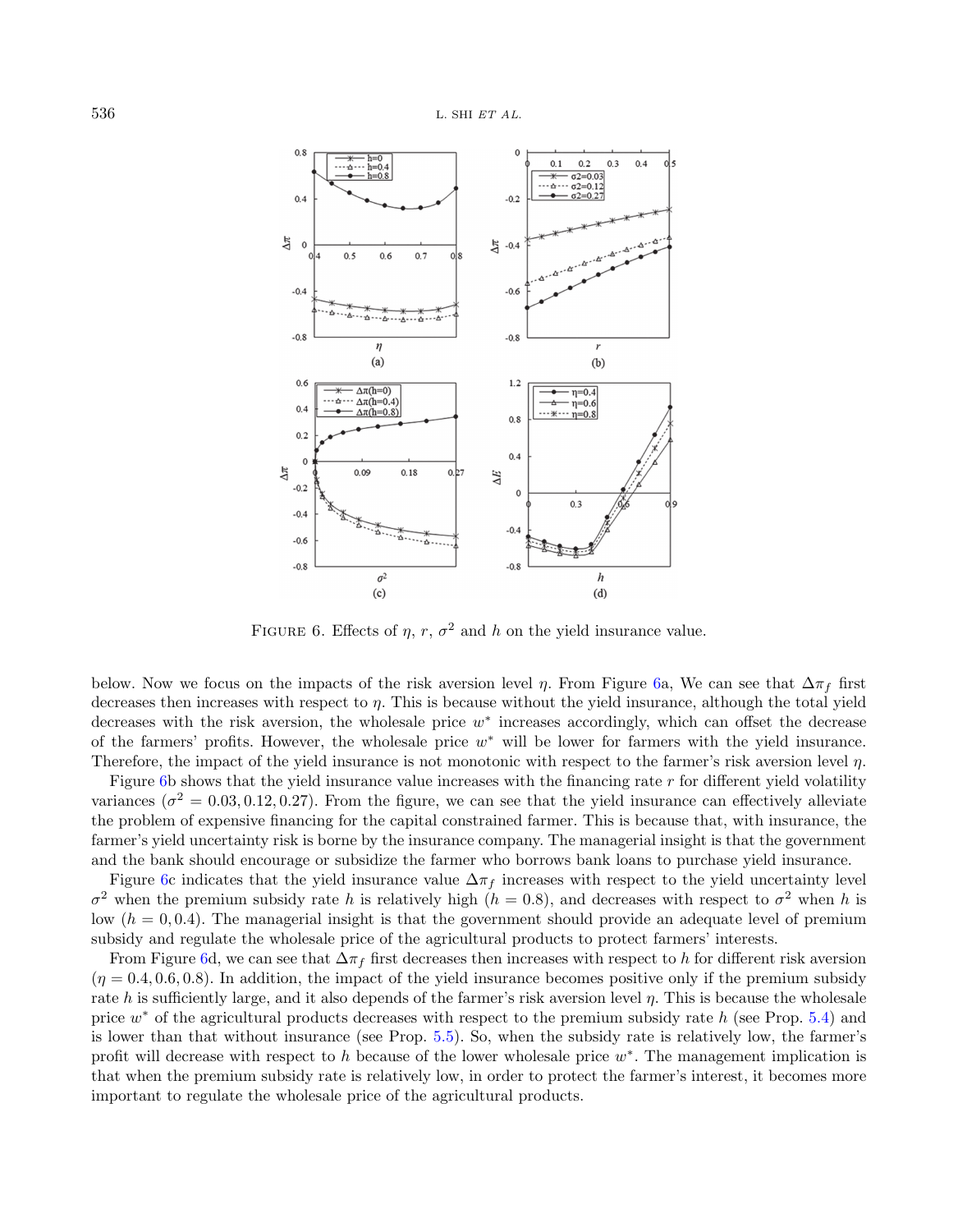In addition, from Figure [6,](#page-15-0) we can also see that the value of yield insurance to farmers is not always positive, which mainly depends on the premium subsidy rate  $h$ . When the premium subsidy rate  $h$  is relatively high, the farmer's expected profit under the yield insurance is higher than that without insurance. However, the farmer's expected profit under the yield insurance is lower than that without insurance when  $h$  is low. This may be partly due to the fact that farmers usually have no pricing power in the contract-farming supply chain, and the benefit of the yield insurance to farmers is not enough to offset the decline in farmers' profit caused by the lower wholesale price when the premium subsidy rate is low. The managerial insight is that when developing countries cannot provide higher premium subsidies due to limited financial resources, the government can also increase the value of agricultural insurance by increasing the farmers' bargaining power by forming agricultural cooperatives or regulate the wholesale price of agricultural products.

## 6. Conclusions

<span id="page-16-0"></span>In this paper, we consider a two-level contract-farming supply chain including a risk-averse farmer and a risk-neutral agro-dealer, where the farmer faces yield uncertainty and capital constraints. Under the yield insurance mechanism, we construct the Stackelberg game model to study the farmer's optimal production decision, insurance decision and the agro-dealer's optimal wholesale decision. The results show that farmers with low risk aversion will not be insured, while those with high risk aversion will choose to insure. In addition, as the farmer's risk aversion increases, the farm size decrease, but the yield per unit area and the wholesale price of agricultural products increases. The agricultural insurance mechanism effectively solves the adverse effects of the farmer's risk aversion, and increases the farmer's farm size, total yield and consumer welfare. However, the level of farmer's efforts (yield per unit area) and the wholesale price of agricultural products will decline, which will reduce the effect of agricultural insurance and premium subsidies. The results also show that as the risk of yield uncertainty and financing costs increases, the farm size and the total yield decreases. Therefore, yield uncertainty adversely affects the profits of the farmer and agro-dealer, but the farmer increases the yield per unit area by increasing the level of effort. By analyzing the value of yield insurance, we show that the value of yield insurance to farmers is not always positive, and it mainly depends on the premium subsidy rate. Moreover, the value of yield insurance increases with the bank's interest rate.

There are still some limitations in our work. For example, to simplify our model, we only consider an agrodealer and a farmer. However, in actual situations, an agro-dealer often faces multiple farmers. Therefore, research on the optimal strategies for a contract-farming supply chain consisting of an agro-dealer and multiple farmers will be interesting under yield insurance and premium subsidies.

### <span id="page-16-2"></span>Appendix A.

### <span id="page-16-1"></span>A.1. Proof of Proposition [4.1](#page-6-2)

We assume that the decision order of the farmer is that, he/she chooses a optimal guarantee level of yield insurance first, and then he/she chooses the optimal production strategies. We solve the problem backward.

(1) We first discuss the optimal production strategies of the risk-averse farmer. Let

$$
g(s, q, v) = v + \frac{1}{1 - \eta} E[\min(\pi_f(s, q) - v, 0)].
$$
\n(A.1)

Therefore, the farmer's optimal production decision is

$$
\max_{s,q} \{ \text{CVaR}_{1-\eta}(\pi_f(s,q)) \} = \max_{s,q} \{ \max_v g(s,q,v) \}.
$$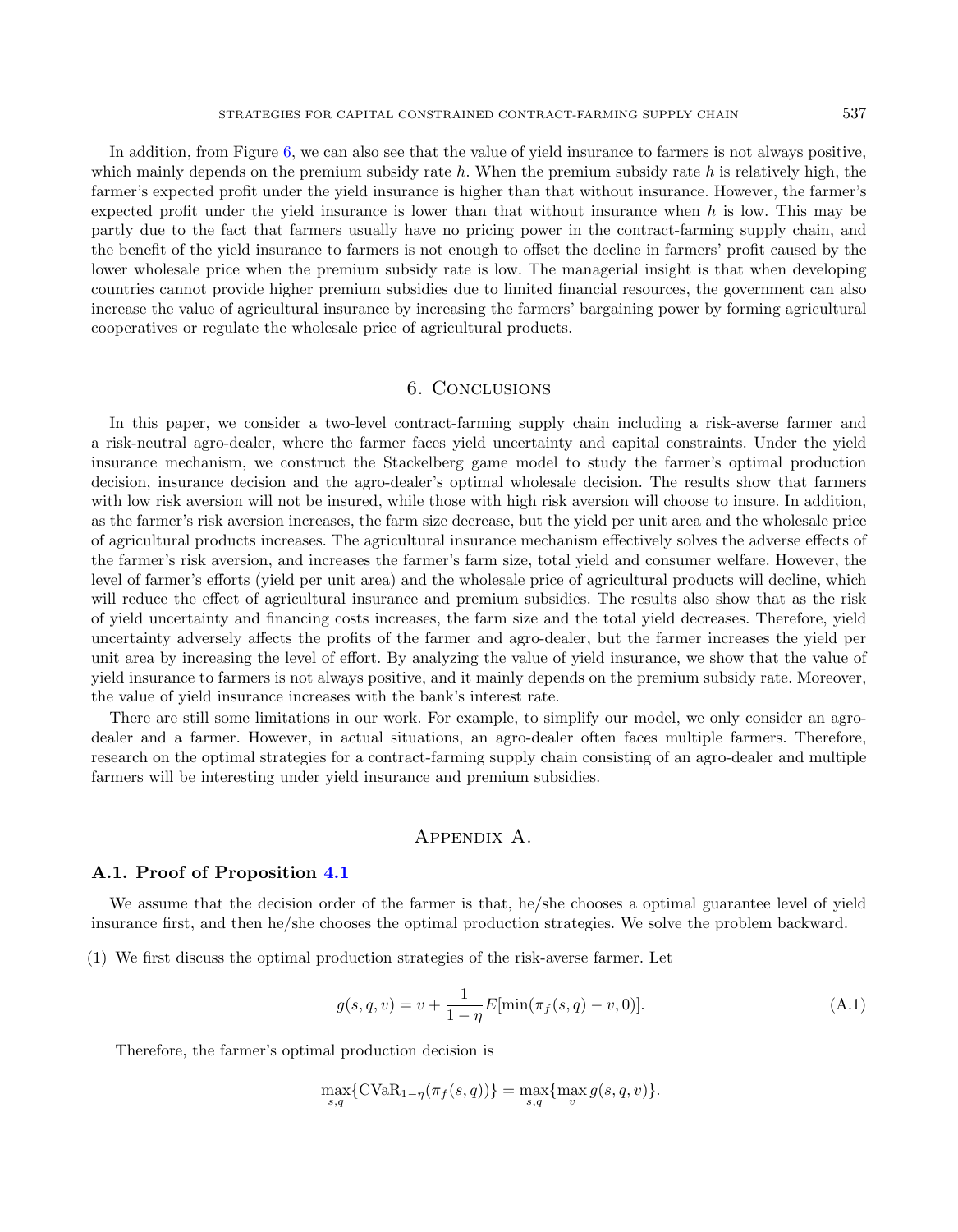By substituting  $(4.1)$  into  $(A.1)$ , we have

<span id="page-17-1"></span>
$$
g(s,q,v) = v - \frac{1}{1-\eta} E[v - wsq \max(X,\mu) + (1+r)(C(s,q) + (1-h)\lambda) - r\zeta]^+,
$$
\n(A.2)  
\n
$$
= \begin{cases}\nv, & v < v_1; \\
v - \frac{1}{1-\eta} \int_0^\mu \left[ v - wsq\mu + (1+r)(C(s,q) + (1-h)\lambda) - r\zeta \right] f(x) dx \\
-\frac{1}{1-\eta} \int_\mu^A \left[ v - wsqX + (1+r)(C(s,q) + (1-h)\lambda) - r\zeta \right] f(x) dx, & v_1 \le v < v_2; \\
v - \frac{1}{1-\eta} \int_0^\mu \left[ v - wsq\mu + (1+r)(C(s,q) + (1-h)\lambda) - r\zeta \right] f(x) dx \\
-\frac{1}{1-\eta} \int_\mu^\beta \left[ v - wsqX + (1+r)(C(s,q) + (1-h)\lambda) - r\zeta \right] f(x) dx, & v \ge v_2.\n\end{cases}
$$
\n(A.2)

where  $v_1 = wsq\mu - (1 + r)[C(s, q) + (1 - h)\lambda] + r\zeta$ ,  $v_2 = wsq\beta - (1 + r)[C(s, q) + (1 - h)\lambda] + r\zeta$ ,  $A =$  $v+(1+r)[C(s,q)+(1-h)\lambda]-r\zeta$  $\frac{\log q}{\log q}$ . So, we can get that

<span id="page-17-0"></span>
$$
\frac{\partial g(s, q, v)}{\partial v} = \begin{cases} 1 > 0, & v < v_1; \\ 1 - \frac{1}{1 - \eta} F(A), & v_1 \le v < v_2; \\ 1 - \frac{1}{1 - \eta} < 0, & v \ge v_2. \end{cases}
$$

We can see that when  $v_1 \leq v \lt v_2$ ,

$$
\frac{\partial g(s,q,v)}{\partial v}\big|_{v=v_1^+} = 1 - \frac{1}{1-\eta}F(\mu), \quad \frac{\partial g(s,q,v)}{\partial v}\big|_{v=v_2^-} = 1 - \frac{1}{1-\eta} < 0.
$$

So, when  $0 \leq \mu \leq F^{-1}(1-\eta)$ ,  $1-\frac{1}{1-\eta}F(\mu) \geq 0$ , the optimal value  $v^*$  is in  $(v_1, v_2)$ . Let  $\frac{\partial g(s,q,v)}{\partial v}$  $1 - \frac{1}{1-\eta}F(A) = 0$ , we can get that  $v^* = wsqF^{-1}(1-\eta) - (1+r)[C(s,q) + (1-h)\lambda] + r\zeta$ . Otherwise, when  $F^{-1}(1 - \eta) < \mu \leq \beta$ ,  $1 - \frac{1}{1 - \eta}F(\mu) < 0$ , then  $v^* = v_1$ . Therefore, we have

$$
v^* = \begin{cases} wsqF^{-1}(1-\eta) - (1+r)[C(s,q) + (1-h)\lambda] + r\zeta, & 0 \le \mu \le F^{-1}(1-\eta); \\ wsq\mu - (1+r)[C(s,q) + (1-h)\lambda] + r\zeta, & F^{-1}(1-\eta) < \mu \le \beta. \end{cases}
$$
(A.3)

Plugging  $(A.3)$  into  $(A.2)$ , we can get that

<span id="page-17-2"></span>
$$
g(s,q,v^*) = \begin{cases} \frac{1}{1-\eta}wsq \left[ \int_{\mu}^{F^{-1}(1-\eta)} x f(x) dx + \mu F(\mu) \right], \\ -(1+r)[C(s,q) + (1-h)\lambda] + r\zeta, & 0 \le \mu \le F^{-1}(1-\eta); \\ wsq\mu - (1+r)[C(s,q) + (1-h)\lambda] + r\zeta, & F^{-1}(1-\eta) < \mu \le \beta. \end{cases}
$$
(A.4)

When  $0 \leq \mu \leq F^{-1}(1 - \eta)$ , we have  $\frac{\partial g(s,q,v^*)}{\partial s} = \frac{wq}{1-\eta} \left[ \int_{\mu}^{F^{-1}(1-\eta)}$  $\int_{\mu}^{\mu}e^{-F^{-1}(1-\eta)} x f(x) dx + \mu F(\mu) \Big]$  –  $(1 + r)\left[c_1 + 2c_2(s - s_0) + 2c_3s(q - q_0)^2 + (1 - h)(1 + \theta)wq\int_0^{\mu} F(x)dx\right],$   $\frac{\partial g(s,q,v^*)}{\partial q}$  =  $\frac{ws}{1-\eta}$   $\int_{\mu}^{F^{-1}(1-\eta)}$  $\left[ \begin{array}{cc} \mu^{2}e^{-2t}(1-\eta) \ x f(x) \mathrm{d}x + \mu F(\mu) \end{array} \right] \; - \; (1 \; + \; r)s \left[ 2c_3 s(q-q_0) + (1-h)(1+\theta) w \int_0^\mu F(x) \mathrm{d}x \right], \;\; \frac{\partial^2 g(s,q,v^*)}{\partial q^2} \quad = \; 0.$  $-2(1+r)c_3s^2$ ,  $\frac{\partial^2 g(s,q,v^*)}{\partial s^2} = -(1+r)[2c_2+2c_3(q-q_0)^2], \frac{\partial^2 g(s,q,v^*)}{\partial s \partial q} = -2c_3s(1+r)(q-q_0)$ . Therefore,

$$
\frac{\partial^2 g(s,q,v^*)}{\partial s^2} < 0, \left| \frac{\frac{\partial^2 g(s,q,v^*)}{\partial s^2}}{\frac{\partial^2 g(s,q,v^*)}{\partial s \partial q}} \right| = 4(1+r)^2 c_2 c_3 s^2 > 0.
$$

<span id="page-17-3"></span>So, the Hessian is negative definite. Let  $\frac{\partial g(s,q,v^*)}{\partial s} = 0$ ,  $\frac{\partial g(s,q,v^*)}{\partial q} = 0$ , we can get that

$$
\begin{cases}\ns^* = s_0 + \frac{wq_0\left(\frac{1}{1-\eta}\left[\int_{\mu}^{F^{-1}(1-\eta)} x f(x) dx + \mu F(\mu)\right] - (1+r)(1-h)(1+\theta)\int_0^{\mu} F(x) dx\right)}{2c_2(1+r)} - \frac{c_1}{2c_2}, \\
q^* = q_0 + \frac{w\left(\frac{1}{1-\eta}\left[\int_{\mu}^{F^{-1}(1-\eta)} x f(x) dx + \mu F(\mu)\right] - (1+r)(1-h)(1+\theta)\int_0^{\mu} F(x) dx\right)}{2c_3(1+r)s^*}.\n\end{cases} (A.5)
$$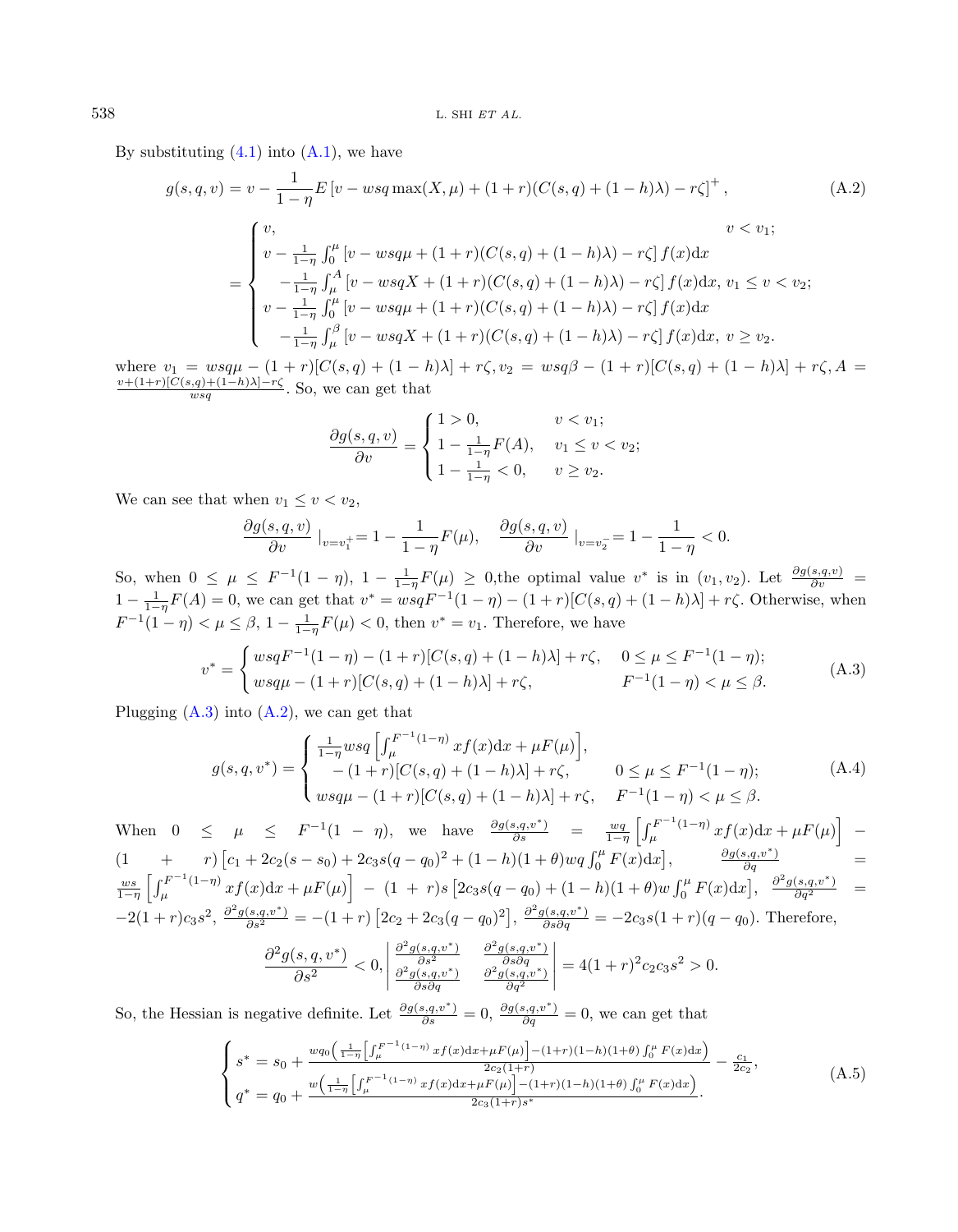When  $F^{-1}(1 - \eta) < \mu \leq \beta$ , we have  $\frac{\partial g(s,q,v^*)}{\partial s} = wq\mu - (1 + r)[c_1 + 2c_2(s - s_0) + 2c_3s(q - q_0)^2 + (1$  $h(1+\beta)wq \int_0^{\mu} F(x)dx$ ,  $\frac{\partial g(s,q,v^*)}{\partial q} = w s \mu - (1+r)s[2c_3 s(q-q_0) + (1-h)(1+\beta)w \int_0^{\mu} F(x)dx]$ ,  $\frac{\partial^2 g(s,q,v^*)}{\partial s^2} =$  $-2(1+r)[c_2+c_3(q-q_0)^2], \frac{\partial^2 g(s,q,v^*)}{\partial q^2} = -2(1+r)c_3s^2, \frac{\partial^2 g(s,q,v^*)}{\partial s\partial q} = -2c_3s(1+r)(q-q_0).$  Therefore,

<span id="page-18-1"></span>
$$
\frac{\partial^2 g(s,q,v^*)}{\partial s^2} < 0, \quad \frac{\partial^2 g(s,q,v^*)}{\partial s^2} \quad \frac{\partial^2 g(s,q,v^*)}{\partial s \partial q} \quad \frac{\partial^2 g(s,q,v^*)}{\partial s \partial q} = 4(1+r)^2 c_2 c_3 s^2 > 0.
$$

So, the Hessian is negative definite. Let  $\frac{\partial g(s,q,v^*)}{\partial s} = 0$ ,  $\frac{\partial g(s,q,v^*)}{\partial q} = 0$ , we can get that

$$
\begin{cases}\ns^* = s_0 + \frac{wq_0[\mu - (1+r)(1-h)(1+\theta) \int_0^\mu F(x) dx]}{2c_2(1+r)} - \frac{c_1}{2c_2}, \\
q^* = q_0 + \frac{w[\mu - (1+r)(1-h)(1+\theta) \int_0^\mu F(x) dx]}{2c_3(1+r)s^*}.\n\end{cases} (A.6)
$$

(2) We now discuss the optimal insurance decision of the risk-averse farmer under the CVaR criterion. By virtue of  $(A.4)$ – $(A.6)$ , we can get that

<span id="page-18-2"></span>
$$
\frac{\partial g(s^*, q^*, \mu)}{\partial \mu} = \begin{cases} \left[ \frac{1}{1-\eta} - (1+r)(1-h)(1+\theta) \right] wQ^* F(\mu), & 0 \le \mu \le F^{-1}(1-\eta); \\ [1-(1+r)(1-h)(1+\theta)F(\mu)] wQ^*, & F^{-1}(1-\eta) < \mu \le \beta. \end{cases}
$$

When  $(1 + r)(1 - h)(1 + \theta) > \frac{1}{1 - \eta}$ , *i.e.*,  $0 < \eta < 1 - \frac{1}{(1+r)(1-h)(1+\theta)}$ , we can see that for any  $\mu \in [0, \beta], \frac{dg(s^*, q^*, \mu)}{d\mu} < 0$ , so  $\mu^* = 0$ .

Next, we will consider the condition that  $(1+r)(1-h)(1+\theta) \leq \frac{1}{1-\eta}$ , *i.e.*,  $1-\frac{1}{(1+r)(1-h)(1+\theta)} \leq \eta < 1$ . Under this condition,  $\frac{dg(s^*,q^*,\mu)}{d\mu} > 0$  when  $0 \leq \mu \leq F^{-1}(1-\eta)$ . And when  $F^{-1}(1-\eta) < \mu \leq \beta$ , set  $\frac{\partial g(s^*,q^*,\mu)}{\partial \mu} = 0$ , we can get  $\mu^* = F^{-1}\left(\frac{1}{(1+r)(1-h)(1+\theta)}\right)$  and  $\frac{\partial^2 g(s^*,q^*,\mu)}{\partial \mu^2} |_{\mu=\mu^*} = -(1+r)(1-h)(1+\theta)f(\mu)wQ^* < 0$ . So,  $\mu^* = F^{-1}\left(\frac{1}{(1+r)(1-h)(1+\theta)}\right)$  is the maximum point of  $g(s^*, q^*, \mu)$  under this condition. Therefore, the optimal yield guarantee level of the risk-averse farmer satisfies

$$
\mu^* = \begin{cases} F^{-1}(\frac{1}{(1+r)(1-h)(1+\theta)}), & 1 - \frac{1}{(1+r)(1-h)(1+\theta)} \le \eta < 1; \\ 0, & 0 < \eta < 1 - \frac{1}{(1+r)(1-h)(1+\theta)}. \end{cases} \tag{A.7}
$$

Virtue of  $(A.7)$  into  $(A.5)$  and  $(A.6)$ , we can get  $(4.3)$ .

#### <span id="page-18-0"></span>A.2. Proof of Proposition [4.2](#page-7-2)

From [\(4.3\)](#page-7-0), we can get that

$$
\frac{ds^*}{dw} = \begin{cases} \frac{q_0 G(1 - \eta_0)}{2c_2(1+r)} > 0, & \eta_0 \le \eta < 1; \\ \frac{q_0 G(1 - \eta)}{2c_2(1 - \eta)(1+r)} > 0, & 0 < \eta < \eta_0. \end{cases}
$$

$$
\frac{dQ^*}{dw} = \begin{cases} \frac{(c_2 + c_3 q_0^2)G(1 - \eta_0)}{2c_2 c_3(1+r)} > 0, & \eta_0 \le \eta < 1; \\ \frac{(c_2 + c_3 q_0^2)G(1 - \eta)}{2c_2 c_3(1 - \eta)(1+r)} > 0. & 0 < \eta < \eta_0. \end{cases}
$$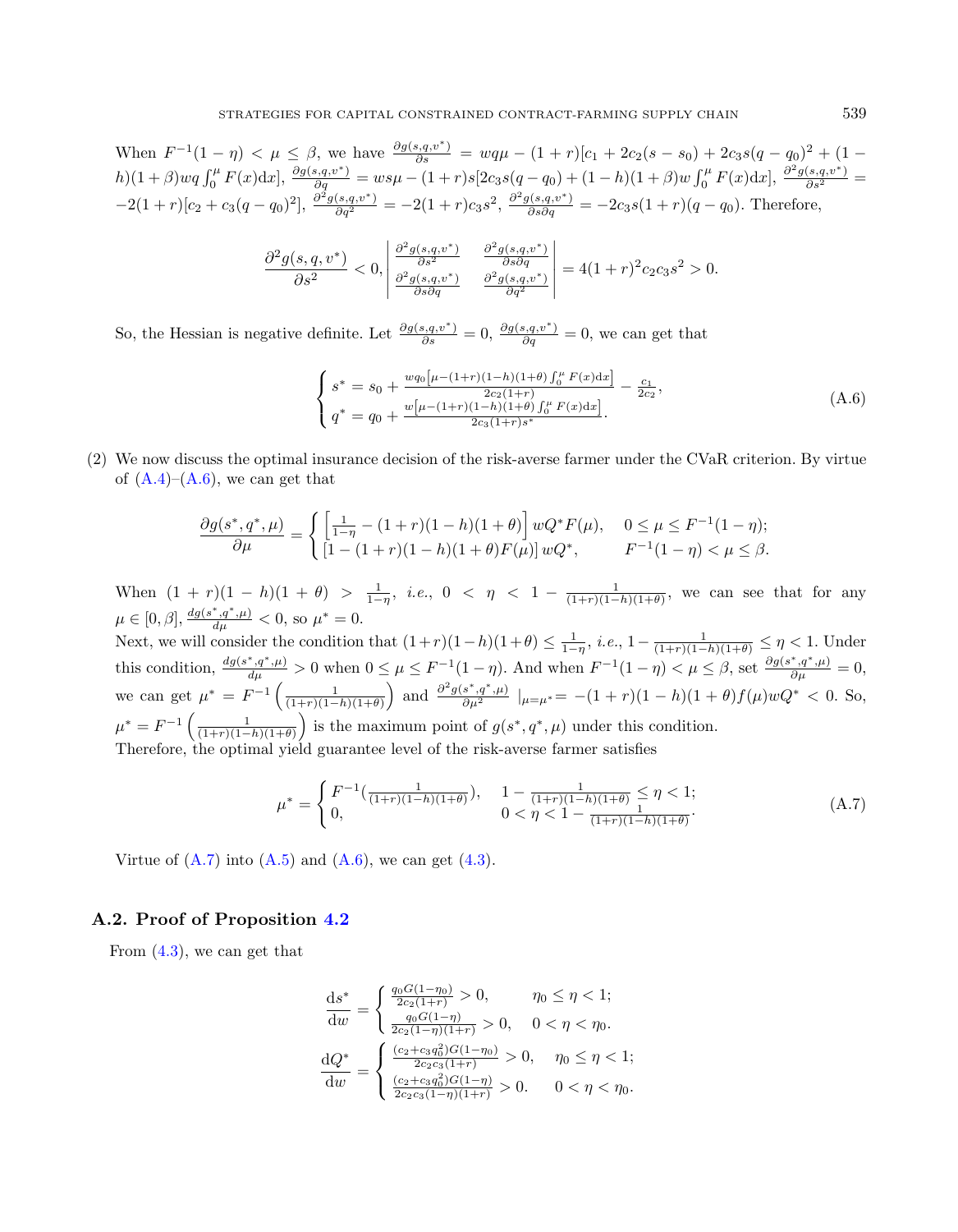## <span id="page-19-0"></span>A.3. Proof of Proposition [4.3](#page-7-3)

From [\(4.6\)](#page-7-4), we can get that

$$
\frac{d\pi_m(w)}{dw} = \frac{\partial \pi_m(w)}{\partial w} + \frac{\partial \pi_m(w)}{\partial Q^*} \cdot \frac{dQ^*}{dw}
$$

$$
= -Q^* + \left[a - w - 2bQ^* \left(1 + \sigma^2\right)\right]B,
$$

$$
\frac{d^2 \pi_m(w)}{dw^2} = -2B\left[1 + b\left(1 + \sigma^2\right)B\right] < 0.
$$

Thus,  $\pi_m(w)$  is a concave function of w, Let  $\frac{d\pi_m}{dw} = 0$ , we can get  $w^*$ .

# <span id="page-19-1"></span>A.4. Proof of Lemma [5.1](#page-9-0)

From [\(4.9\)](#page-8-4), we can get that

<span id="page-19-3"></span>
$$
\begin{aligned} \frac{\mathrm{d}B}{\mathrm{d}r} & = \begin{cases} -\frac{(c_2 + c_3 q_0^2)F^{-1}(1 - \eta_0)}{2c_2 c_3 (1 + r)^2} < 0, \quad \eta_0 \le \eta < 1; \\ -\frac{(c_2 + c_3 q_0^2)G(1 - \eta)}{2c_2 c_3 (1 - \eta)(1 + r)^2} < 0, \quad 0 < \eta < \eta_0; \end{cases} \\ \frac{\mathrm{d}B}{\mathrm{d}\eta} & = \begin{cases} 0, & \eta_0 \le \eta < 1; \\ -\frac{(c_2 + c_3 q_0^2) \int_0^{F^{-1}(1 - \eta)} F(x) \mathrm{d}x}{2c_2 c_3 (1 - \eta)^2 (1 + r)} < 0, \quad 0 < \eta < \eta_0; \\ 0, & \eta_0 \le \eta < 1; \end{cases} \\ \frac{\mathrm{d}B}{\mathrm{d}h} & = \begin{cases} \frac{(c_2 + c_3 q_0^2)(1 + \theta) \int_0^{F^{-1}(1 - \eta_0)} F(x) \mathrm{d}x}{2c_2 c_3} > 0, \quad \eta_0 \le \eta < 1; \\ 0, \quad 0 < \eta < \eta_0; \end{cases} \\ \frac{\mathrm{d}B}{\mathrm{d}\theta} & = \begin{cases} -\frac{(c_2 + c_3 q_0^2)(1 - h) \int_0^{F^{-1}(1 - \eta_0)} F(x) \mathrm{d}x}{2c_2 c_3} < 0, \quad \eta_0 \le \eta < 1; \\ 0, \quad 0 < \eta < \eta_0. \end{cases} \end{aligned}
$$

### <span id="page-19-2"></span>A.5. Proof of Proposition [5.2](#page-9-1)

 $(1)$  From  $(4.10)$ , it is easy to get that

$$
s^* = s_0 + \frac{2c_2c_3Baq_0 - c_1c_3q_0^2}{4c_2(c_2 + c_3q_0^2)[1 + Bb(1 + \sigma^2)]} - \frac{c_1}{2(c_2 + c_3q_0^2)}.
$$
 (A.8)

According to [\(A.8\)](#page-19-3), we have  $\frac{ds^*}{d\sigma^2} < 0$ . Meanwhile, we can get that

$$
s^* = s_0 + \frac{2c_2c_3aq_0 - c_1c_3q_0^2}{4c_2(c_2 + c_3q_0^2)[\frac{1}{B} + b(1 + \sigma^2)]} - \frac{c_1c_3q_0^2}{4c_2(c_2 + c_3q_0^2)[1 + Bb(1 + \sigma^2)]} - \frac{c_1}{2(c_2 + c_3q_0^2)}.
$$

So, we have  $\frac{ds^*}{dB} > 0$ . Then, according to Lemma [5.1,](#page-9-0) we have

$$
\frac{ds^*}{dr} = \frac{ds^*}{dB} \frac{dB}{dr} < 0; \quad \frac{ds^*}{dh} = \begin{cases} \frac{ds^*}{dB} \frac{dB}{dh} > 0, & \eta_0 \le \eta < 1; \\ 0, & 0 < \eta < \eta_0; \end{cases}
$$

$$
\frac{ds^*}{d\theta} = \begin{cases} \frac{ds^*}{dB} \frac{dB}{d\theta} < 0, & \eta_0 \le \eta < 1; \\ 0, & 0 < \eta < \eta_0; \end{cases}
$$

$$
\frac{ds^*}{d\eta} = \begin{cases} 0, & \eta_0 \le \eta < 1; \\ \frac{ds^*}{dB} \frac{dB}{d\eta} < 0, & 0 < \eta < \eta_0. \end{cases}
$$

(2) From [\(4.10\)](#page-8-2), it is easy to get that  $\frac{dq^*}{d\sigma^2} > 0$ . Then, from (4.10), we can get that

$$
q^* = q_0 + \frac{2c_2^2a + c_1c_2q_0\left[\frac{1}{B} + 2b\left(1 + \sigma^2\right)\right]}{2c_2c_3aq_0 - c_1\left[\left(2c_2 + c_3q_0^2\right)\frac{1}{B} + 2c_2b\left(1 + \sigma^2\right)\right]}.
$$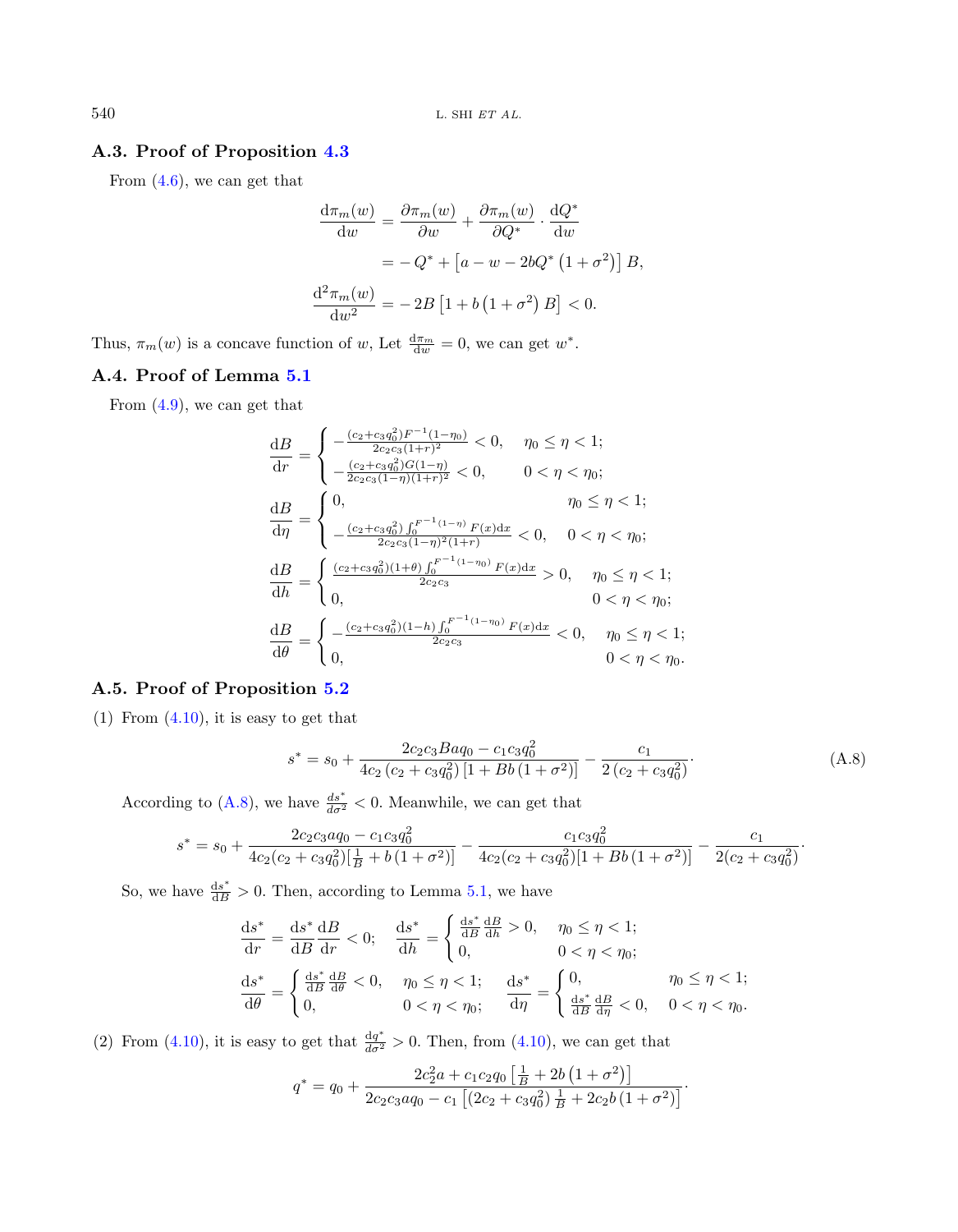So, we have  $\frac{dq^*}{dB} < 0$ . Then, according to Lemma [5.1,](#page-9-0) we have

<span id="page-20-2"></span>
$$
\frac{dq^*}{dr} = \frac{dq^*}{dB} \frac{dB}{dr} > 0; \quad \frac{dq^*}{dh} = \begin{cases} \frac{dq^*}{dB} \frac{dB}{dh} < 0, & \eta_0 \le \eta < 1; \\ 0, & 0 < \eta < \eta_0; \end{cases}
$$

$$
\frac{dq^*}{d\theta} = \begin{cases} \frac{dq^*}{dB} \frac{dB}{d\theta} > 0, & \eta_0 \le \eta < 1; \\ 0, & 0 < \eta < \eta_0; \end{cases}
$$

$$
\frac{dq^*}{d\eta} = \begin{cases} 0, & \eta_0 \le \eta < 1; \\ \frac{dq^*}{dB} \frac{dB}{d\eta} > 0, & 0 < \eta < \eta_0. \end{cases}
$$

 $(3)$  From  $(4.8)$ , we can get that

$$
Q^* = s^* q^* = \frac{a - w}{\frac{1}{B} + 2b(1 + \sigma^2)}.
$$
\n(A.9)

From [\(4.10\)](#page-8-2), we have  $\frac{dw^*}{dB} < 0$ . Then, by virtue of Lemma [5.1,](#page-9-0) we have

$$
\frac{dw^*}{dr} > 0, \quad \frac{dw^*}{dh} = \begin{cases} \frac{dw^*}{dB} & \text{if } 0, \quad \eta_0 \le \eta < 1; \\ 0, & 0 < \eta < \eta_0; \end{cases}
$$
\n
$$
\frac{dw^*}{d\theta} = \begin{cases} \frac{dw^*}{dB} & \text{if } 0, \quad \eta_0 \le \eta < 1; \\ 0, & \eta < \eta_0; \end{cases}
$$
\n
$$
\frac{dw^*}{d\theta} = \begin{cases} \frac{dw^*}{dB} & \text{if } 0, \quad \eta_0 \le \eta < 1; \\ 0, & 0 < \eta < \eta_0; \end{cases}
$$

Therefore, we can get that

$$
\frac{dQ^*}{dr} > 0; \quad \begin{cases} \frac{dQ^*}{dh} > 0, \quad \eta_0 \le \eta < 1; \\ \frac{dQ^*}{dh} = 0, \quad 0 < \eta < \eta_0; \end{cases} \frac{dQ^*}{d\theta} < 0, \quad \eta_0 \le \eta < 1; \\ \frac{dQ^*}{d\theta} = 0, \quad 0 < \eta < \eta_0; \begin{cases} \frac{dQ^*}{d\eta} = 0, \quad \eta_0 \le \eta < 1; \\ \frac{dQ^*}{d\eta} < 0, \quad 0 < \eta < \eta_0. \end{cases}
$$

# <span id="page-20-0"></span>A.6. Proof of Proposition [5.3](#page-10-0)

(1) Noting that  $\eta_0 = 1 - \frac{1}{(1+r)(1-h)(1+\theta)}$ , we can get

$$
\frac{d\eta_0}{dr} = \frac{1}{(1-h)(1+\theta)(1+r)^2} > 0, \quad \frac{d\eta_0}{dh} = -\frac{1}{(1+r)(1-h)^2(1+\theta)} < 0, \quad \frac{d\eta_0}{d\theta} = \frac{1}{(1+r)(1-h)(1+\theta)^2} > 0.
$$

(2) From [\(4.3\)](#page-7-0), we can see that when the farmer chooses to insure, the yield guarantee level  $\mu^*$  is

$$
\mu^* = F^{-1}\left(\frac{1}{(1+r)(1-h)(1+\theta)}\right).
$$

Therefore, we have

$$
\frac{d\mu^*}{dr} = -\frac{1}{(1+r)^2(1-h)(1+\theta)f(\mu^*)} < 0, \quad \frac{d\mu^*}{dh} = \frac{1}{(1+r)(1-h)^2(1+\theta)f(\mu^*)} > 0,
$$
  

$$
\frac{d\mu^*}{d\eta} = 0, \quad \frac{d\mu^*}{d\theta} = -\frac{1}{(1+r)(1-h)(1+\theta)^2f(\mu^*)} > 0.
$$

# <span id="page-20-1"></span>A.7. Proof of Proposition [5.4](#page-11-0)

(1) In fact, we've got the following results in the proof of Proposition [5.2:](#page-9-1)

$$
\frac{dw^*}{dr} > 0; \quad \begin{cases} \frac{dw^*}{dh} < 0, \quad \eta_0 \le \eta < 1; \\ \frac{dw^*}{dh} = 0, \quad 0 < \eta < \eta_0; \end{cases} \frac{dw^*}{d\theta} > 0, \quad \eta_0 \le \eta < 1; \\ \frac{dw^*}{d\theta} = 0, \quad 0 < \eta < \eta_0; \begin{cases} \frac{dw^*}{d\eta} = 0, \quad \eta_0 \le \eta < 1; \\ \frac{dw^*}{d\eta} > 0, \quad 0 < \eta < \eta_0. \end{cases}
$$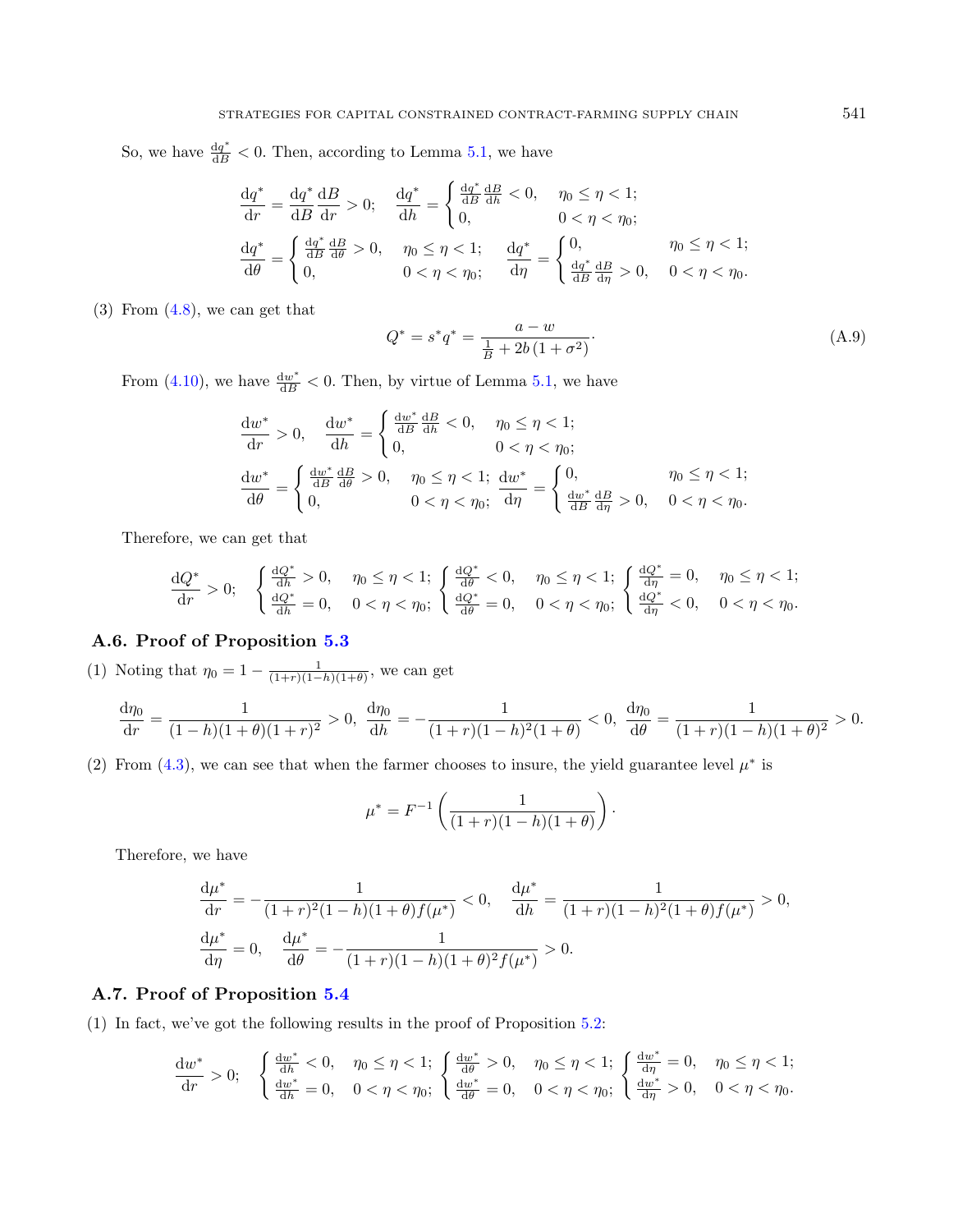(2) By virtue of  $(A.9)$ , we have

$$
\frac{Q^*}{B} = a - w^* - 2bQ^* (1 + \sigma^2).
$$

Therefore, by virtue of Proposition [5.2,](#page-9-1) we can get that

$$
\frac{d\pi_m}{dr} < 0; \quad \begin{cases} \frac{d\pi_m}{dh} > 0, \quad \eta_0 \le \eta < 1; \\ \frac{d\pi_m}{dh} = 0, \quad 0 < \eta < \eta_0; \end{cases} \quad \begin{cases} \frac{d\pi_m}{d\theta} < 0, \quad \eta_0 \le \eta < 1; \\ \frac{d\pi_m}{d\theta} = 0, \quad 0 < \eta < \eta_0; \end{cases} \quad \begin{cases} \frac{d\pi_m}{d\eta} = 0, \quad \eta_0 \le \eta < 1; \\ \frac{d\pi_m}{d\eta} < 0, \quad 0 < \eta < \eta_0. \end{cases}
$$

#### <span id="page-21-5"></span>A.8. Proof of Proposition [5.5](#page-13-1)

From  $(4.9)$  and  $(4.12)$ , we can get that

$$
B - B_1 = \begin{cases} \frac{(c_2 + c_3 q_0^2)[G(1 - \eta_0) - G(1 - \eta)]}{2c_2 c_3 (1 + r)}, & \eta_0 < \eta < 1; \\ 0, & 0 < \eta \le \eta_0. \end{cases}
$$

Then, by virtue of  $G(y) = F^{-1}(y) - \frac{1}{y} \int_0^{F^{-1}(y)}$  $\int_0^{T} f(x) dx$ , we have

$$
\frac{dG(y)}{dy} = \frac{\int_0^{F^{-1}(y)} F(x) dx}{y^2} > 0.
$$

So, when  $\eta \geq \eta_0$ , we have  $G(1 - \eta) < G(1 - \eta_0)$ ,  $B > B_1$ . Then, From [\(4.10\)](#page-8-2) and [\(4.11\)](#page-8-3), we can get that

$$
\label{eq:2.1} \left\{ \begin{aligned} s^* &> s^{N*}, \quad \eta_0 < \eta < 1;\\ s^* & = s^{N*}, \quad 0 < \eta \leq \eta_0; \end{aligned} \right. \left\{ \begin{aligned} q^* &< q^{N*}, \quad \eta_0 < \eta < 1;\\ q^* & = q^{N*}, \quad 0 < \eta \leq \eta_0; \end{aligned} \right. \left\{ \begin{aligned} w^* &< w^{N*}, \quad \eta_0 < \eta < 1;\\ w^* & = w^{N*}, \quad 0 < \eta \leq \eta_0. \end{aligned} \right.
$$

Moreover, From [\(A.9\)](#page-20-2), we can get that

$$
\begin{cases} Q^* > Q^{N*}, & \eta_0 < \eta < 1; \\ Q^* = Q^{N*}, & 0 < \eta \le \eta_0. \end{cases}
$$

<span id="page-21-4"></span><span id="page-21-3"></span><span id="page-21-1"></span>In addition, From [\(5.2\)](#page-12-1), we can obtain that

$$
\begin{cases} \text{CS}^* > \text{CS}^{N*}, \quad \eta_0 < \eta < 1; \\ \text{CS}^* = \text{CS}^{N*}, \quad 0 < \eta \le \eta_0. \end{cases}
$$

<span id="page-21-2"></span><span id="page-21-0"></span>Acknowledgements. The research is partially supported by the National Social Science Foundation of China (Grant No. 17BGL236) and Postgraduate Research & Practice Innovation Program of Jiangsu Province (KYCX18 0975).

### **REFERENCES**

- [1] M. Agbo, D. Rousseliere and J. Salanie, Agricultural marketing cooperatives with direct selling: a cooperative non-cooperative game. J. Econ. Behav. Org. 109 (2015) 56–71.
- [2] D. Ahmad, M. Afzal and A. Rauf, Analysis of wheat farmers' risk perceptions and attitudes: evidence from Punjab, Pakistan. Nat. Hazard. 95 (2019) 845–861.
- [3] S. Alizamir, F. Iravani and F. Mamani, An analysis of price vs. revenue protection: government subsidies in the agriculture industry. Manage. Sci. 65 (2019) 32–49.
- [4] E. Anderson and M. Monjardino, Contract design in agriculture supply chains with random yield. Eur. J. Oper. Res. 277 (2019) 1072–1082.
- [5] K.B. Atici, A. Ulucan and I.U. Bayar, The measurement of agricultural productivity change in OECD countries with Fuzzy data. RAIRO:OR 52 (2018) 1003–1017.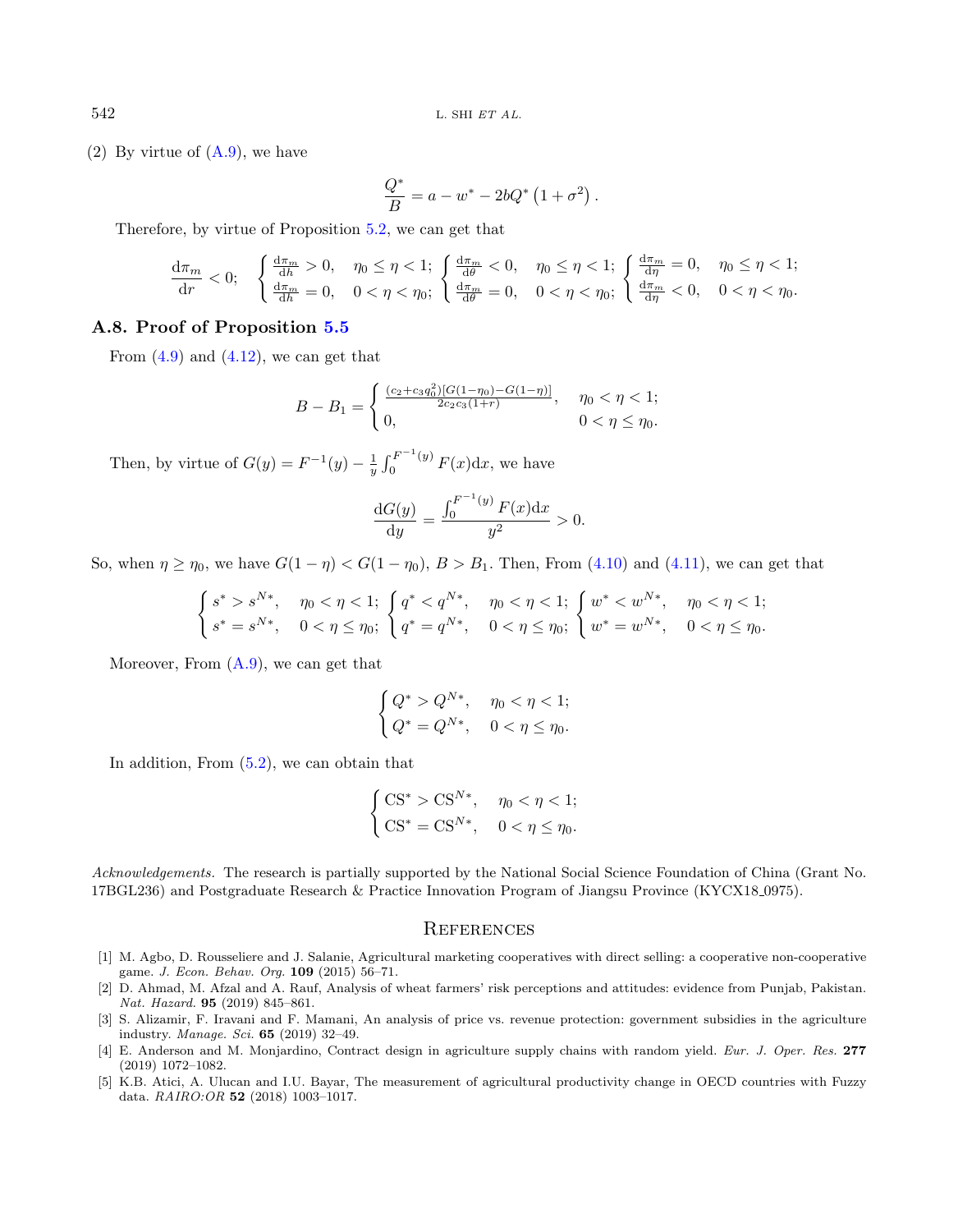- <span id="page-22-31"></span><span id="page-22-30"></span><span id="page-22-28"></span><span id="page-22-27"></span><span id="page-22-25"></span><span id="page-22-22"></span><span id="page-22-16"></span><span id="page-22-15"></span><span id="page-22-9"></span><span id="page-22-4"></span>[6] P.J. Barry, K.J. Collins and J.W. Glauber, Crop insurance, disaster assistance, and the role of the federal government in providing catastrophic risk protection. Agric. Finance Rev. 62 (2013) 81–101.
- [7] J.A. Buzacott and R.Q. Zhang, Inventory management with asset-based financing. Manage. Sci. 50 (2004) 1274–1292.
- <span id="page-22-1"></span>[8] J. Cai, The impact of insurance provision on household production and financial decisions. Am. Econ. J.: Econ. Policy 8 (2016) 44–88.
- <span id="page-22-29"></span>[9] J.H. Cai, X.Q. Hu, F.Y. Jiang, Q. Zhou, X.Y. Zhang and L.Y. Xuan, Optimal input quantity decisions considering commitment order contracts under yield uncertainty. Int. J. Prod. Econ. 216 (2019) 398–412.
- <span id="page-22-24"></span>[10] X.F. Chen, A model of trade credit in a capital-constrained distribution channel. Int. J. Prod. Econ. 159 (2015) 347–357.
- <span id="page-22-26"></span>[11] X. Chen, M. Sim, D. Simchi-Levi and P. Sun, Risk aversion in inventory management. Oper. Res. 55 (2007) 828–842.
- [12] Y. Chen, M. Xu and G.A. Zhang, Risk-averse newsvendor model under the CVaR decision criterion. Oper. Res. 57 (2009) 1040–1044.
- <span id="page-22-5"></span>[13] K.Z. Chen, P.K. Joshi, E. Cheng and P.S. Birthal, Innovations in financing of agri-food value chains in China and India. Chin. Agric. Econ. Rev. **7** (2016) 616-640.
- <span id="page-22-14"></span>[14] J. Chen, H. Wei and L. Xie, The role of business insurance in managing a manufacturer's product quality risk. Oper. Res. Lett. 45 (2017) 635–641.
- <span id="page-22-0"></span>[15] B.B. Christopher, F.B. Marc and Y.H. Janet, Reconsidering conventional explanations of the inverse productivity-size relationship. Soc. Sci. Electron. Publ. 38 (2010) 88–97.
- <span id="page-22-2"></span>[16] S. Cole, D. Stein and J. Tobacman, Dynamics of demand for index insurance: evidence from a long-run field experiment. American Econ. Rev. 104 (2014) 284–290.
- <span id="page-22-13"></span>[17] CRSY, National agricultural products cost and profits. In Chapter 10 of China Rural Statistical Yearbook (2019) 273–279. <https://data.cnki.net/area/yearbook/Single/N2019120190?z=D22>.
- <span id="page-22-21"></span>[18] L.X. Dong and B. Tomlin, Managing disruption risk: the interplay between operations and insurance. Manage. Sci. 58 (2012) 1898–1915.
- <span id="page-22-6"></span>[19] X.D. Du, H.L. Feng and D.A. Hennessy, Rationality of choices in subsidized crop insurance markets. Am. J. Agric. Econ. 99 (2017) 732–756.
- <span id="page-22-11"></span>[20] E. Elahi, M. Abid, L. Zhang, S.U. Haq and J.G.M. Sahito, Agricultural advisory and financial services; farm level access, outreach and impact in a mixed cropping district of Punjab, Pakistan. Land Use Policy 71 (2018) 249–260.
- <span id="page-22-10"></span><span id="page-22-3"></span>[21] Z. Fadhliani, J. Luckstead and E.J. Wailes, The impacts of multiperil crop insurance on Indonesian rice farmers and production. Agri. Econ. 50 (2019) 15–26.
- <span id="page-22-19"></span>[22] FAO (Food and Agriculture Organization of the United Nations), 2017 The impact of disasters crises on agriculture and food security (2018). <http://www.fao.org/3/I8656EN/i8656en.pdf>.
- <span id="page-22-8"></span>[23] A. Federgruen, U. Lall and A.S. Simsek, Supply chain analysis of contract farming. Manuf. Serv. Oper. Manage. 21 (2019) 361–378.
- <span id="page-22-23"></span>[24] H. Freudenreich and O. Musshoff, Insurance for technology adoption: an experimental evaluation of schemes and subsidies with Maize farmers in Mexico. J. Agric. Econ. 69 (2018) 96–120.
- <span id="page-22-12"></span>[25] H.Y. Fu, J.W. Li, Y.J. Li, S.Z. Huang and X.K. Sun, Risk transfer mechanism for agricultural products supply chain based on weather index insurance. Complexity 2018 (2018) 2369423.
- <span id="page-22-7"></span>[26] J.F. Gonzaga, O.F. Vilpoux and M.W.G. Pereira, Factors influencing influencing technological practices in the Brazilian agrarian reform. Land Use Policy  $80$  (2019) 150-162.
- <span id="page-22-18"></span>[27] J. He, X.Y. Zheng, R.M. Rejesus and J.M. Yorobe, Moral hazard and adverse selection effects of cost-of-production crop insurance: evidence from the Philippines. Aust. J. Agric. Res. Econ. **63** (2019) 166–197.
- <span id="page-22-32"></span>[28] A. Hervas, Land, development and contract farming on the Guatemalan oil palm frontier. J. Peasant Stud. 46 (2019) 115–141.
- <span id="page-22-17"></span>[29] R.V. Hill, N. Kumar and N. Magnan, Ex ante and ex post effects of hybrid index insurance in Bangladesh. J. Dev. Econ. 136 (2019) 1–17.
- <span id="page-22-20"></span>[30] Y.S. Huang, Y.C. Hsu and H.H. Fang, A study on contractual agreements in supply chains of agricultural produce. Int. J. Prod. Res. 57 (2019) 3766–3783.
- [31] X.L. Liu, Y.M. Tang, J.H. Ge and M.J. Miranda, Does experience with natural disasters affect willingness-to-pay for weather index insurance? Evidence from China. Int. J. Disaster Risk Reduction 33 (2019) 33–43.
- [32] D. Luo, W.M. Li and J. Chen, Moderate scale of food production operations: two-dimensional perspective on output and efficiency. J. Manage. World 1 (2017) 78–88.
- [33] T. Mieno, C.G. Walters and L.E. Fulginiti, Input use under crop insurance: the role of actual production history. Am. J. Agric. Econ. 100 (2018) 1469–1485.
- [34] NAES (National Academy of Economic Strategy), 2016 Blue book on internet finance for agriculture, rural areas and farmers released by NAES, August 22, (2016). [http://naes.cssn.cn/cj\\_zwz/zczx/zdgz/201608/t20160822\\_4283205.shtml](http://naes.cssn.cn/cj_zwz/zczx/zdgz/201608/t20160822_4283205.shtml).
- [35] B. Niu, D. Jin and X. Pu, Coordination of channel members' efforts and utilities in contract farming operations. Eur. J. Oper. Res. 255 (2016) 869–883.
- [36] C. Pantzios and P. Fousekis, Output price risk and productivity growth in greek agriculture. Spoudai 50 (2015) 106–124.
- [37] H.J. Peng and T. Pang, Financing strategies for a capital-constrained supplier under yield uncertainty. J. Ind. Manage. Optim. 16 (2020) 887–909.
- [38] H.J. Peng and T. Pang, Optimal strategies for a three-level contract-farming supply chain with subsidy. Int. J. Prod. Econ. 216 (2019) 274–286.